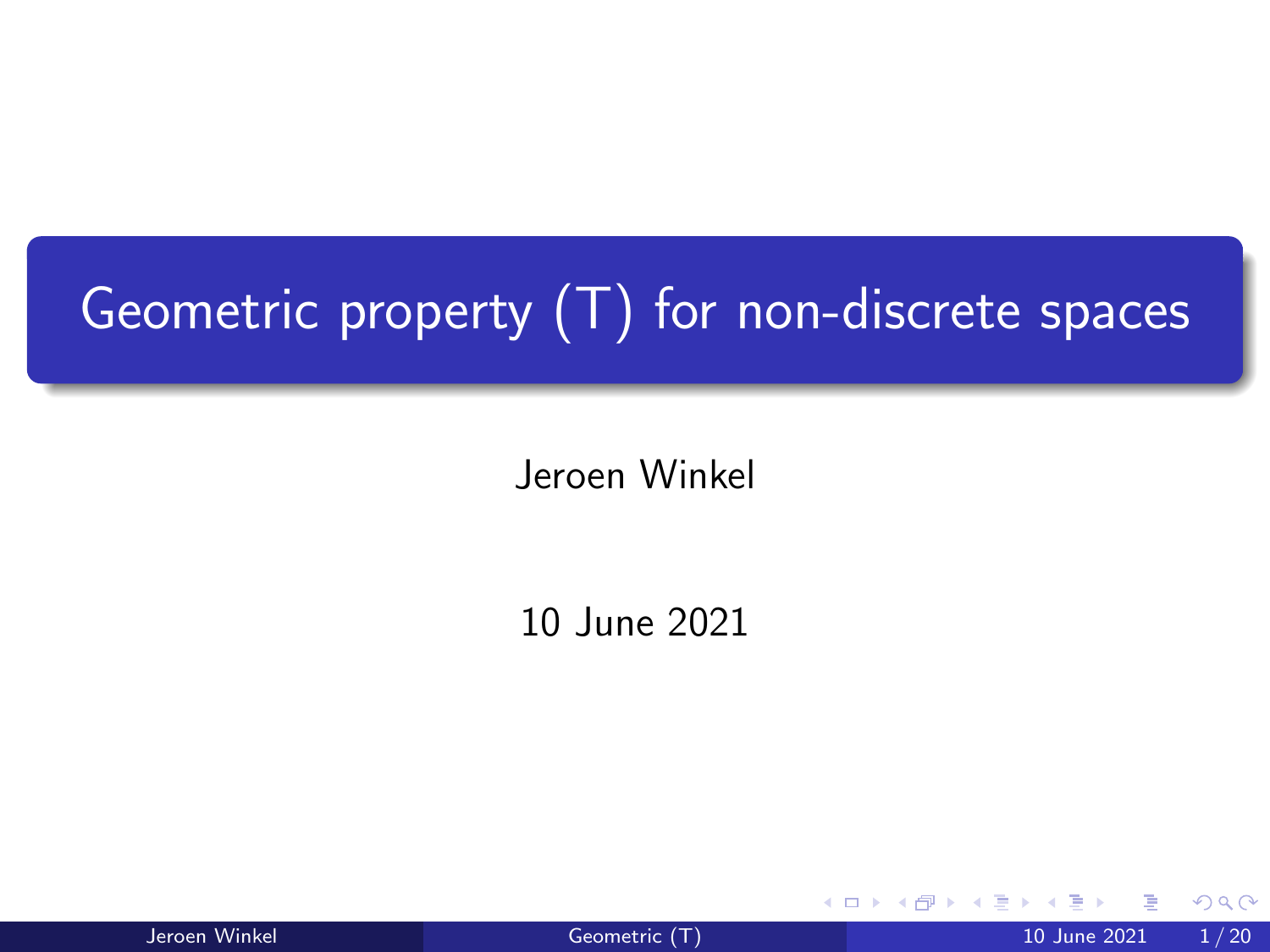$G = (G_n)$  an increasing sequence of graphs, each vertex degree at most D.

G is a metric space.

4 **D F**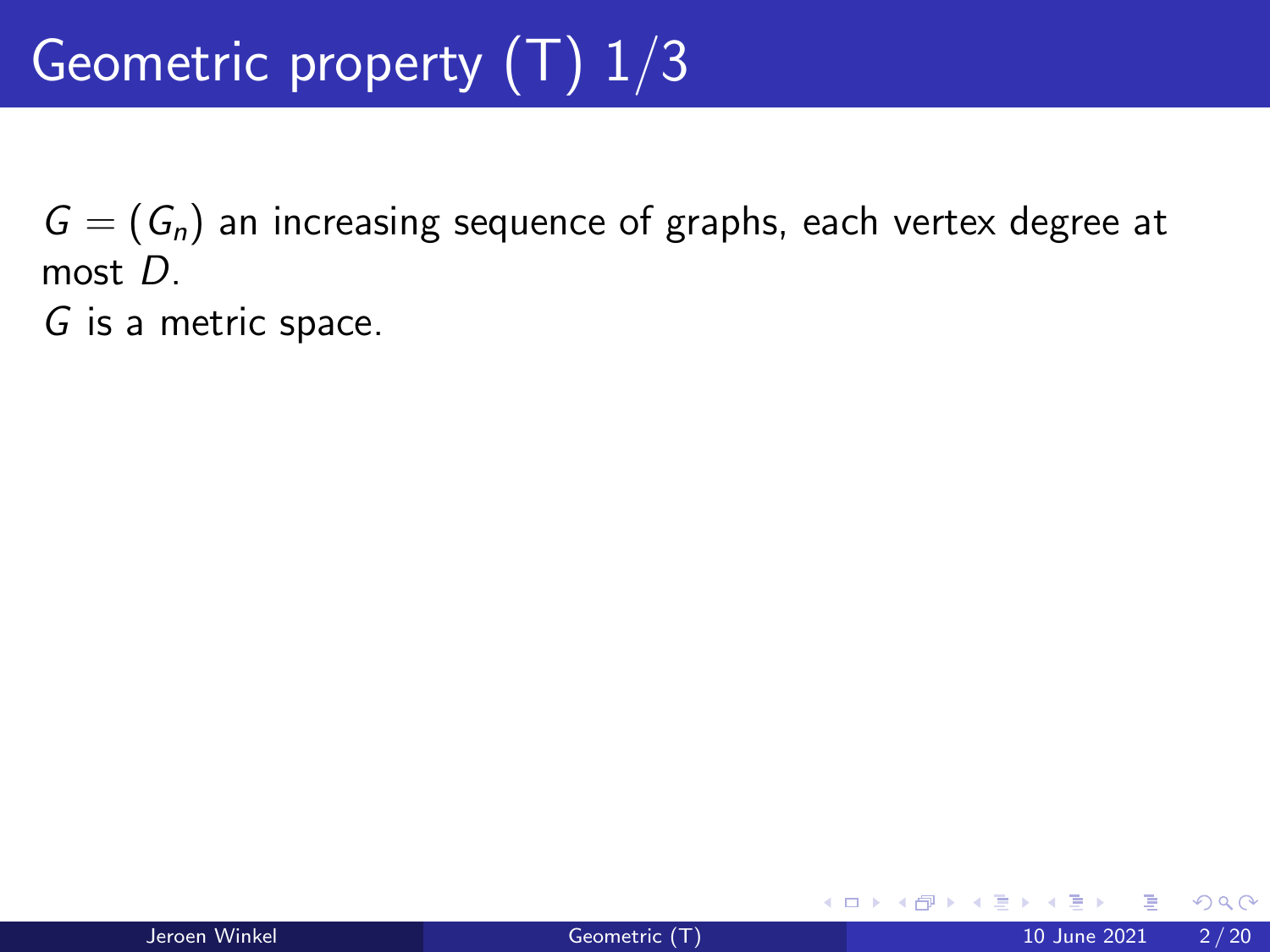$G = (G_n)$  an increasing sequence of graphs, each vertex degree at most D.

G is a metric space.

Consider  $T \in B(L^2G)$ . We can consider  $T$  as a matrix.

 $\Omega$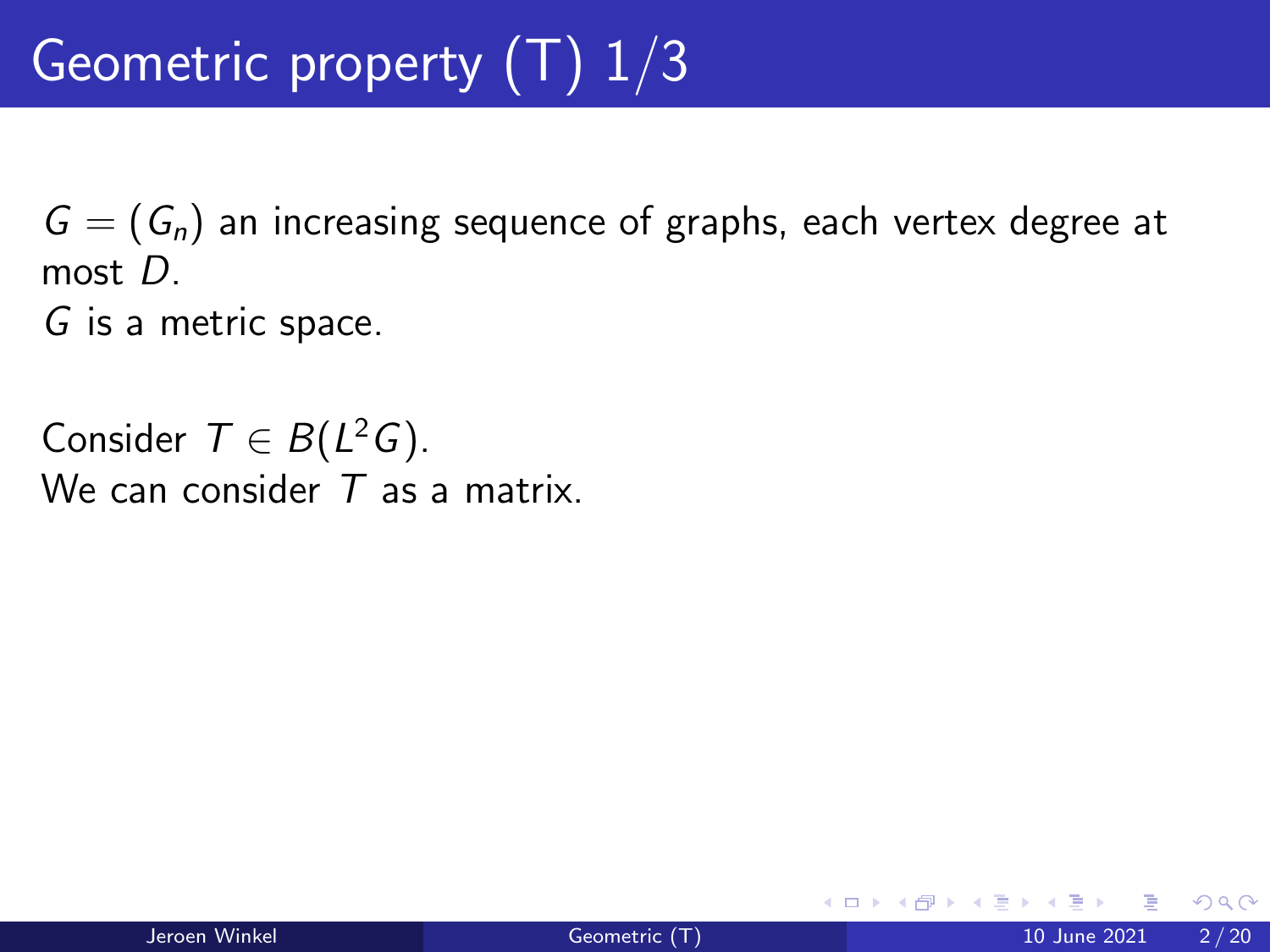$G = (G_n)$  an increasing sequence of graphs, each vertex degree at most D.

G is a metric space.

Consider  $T \in B(L^2G)$ . We can consider  $T$  as a matrix.

### Definition (controlled support)

T has controlled support if  $\sup(d(x, y) | T_{x,y} \neq 0) < \infty$ .

In particular,  $T$  acts on each  $L^2 G_n$ .

つひい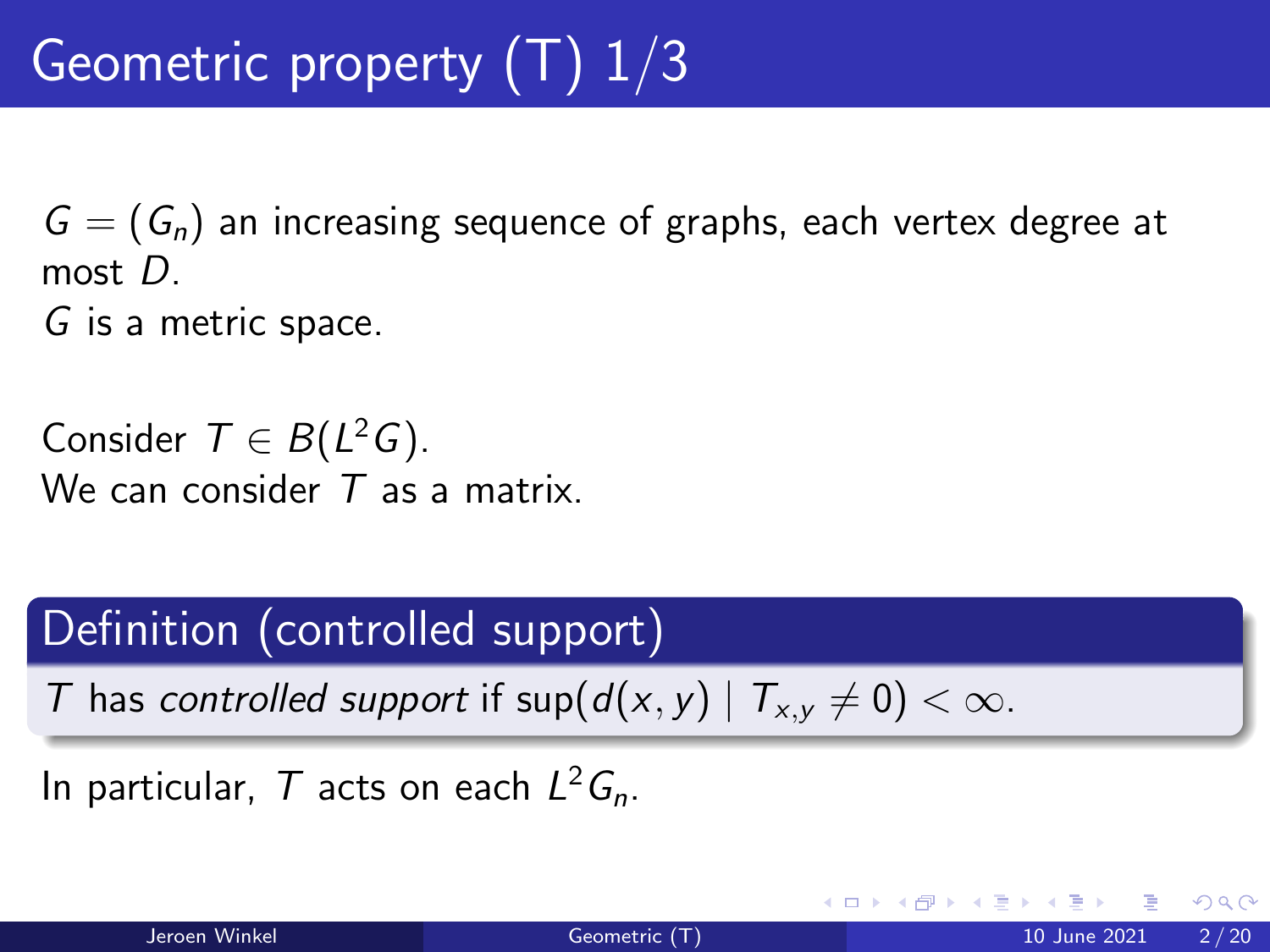$\mathbb{C}_{\text{cs}}[G]$  is the algebra of all operators with controlled support.

4 0 F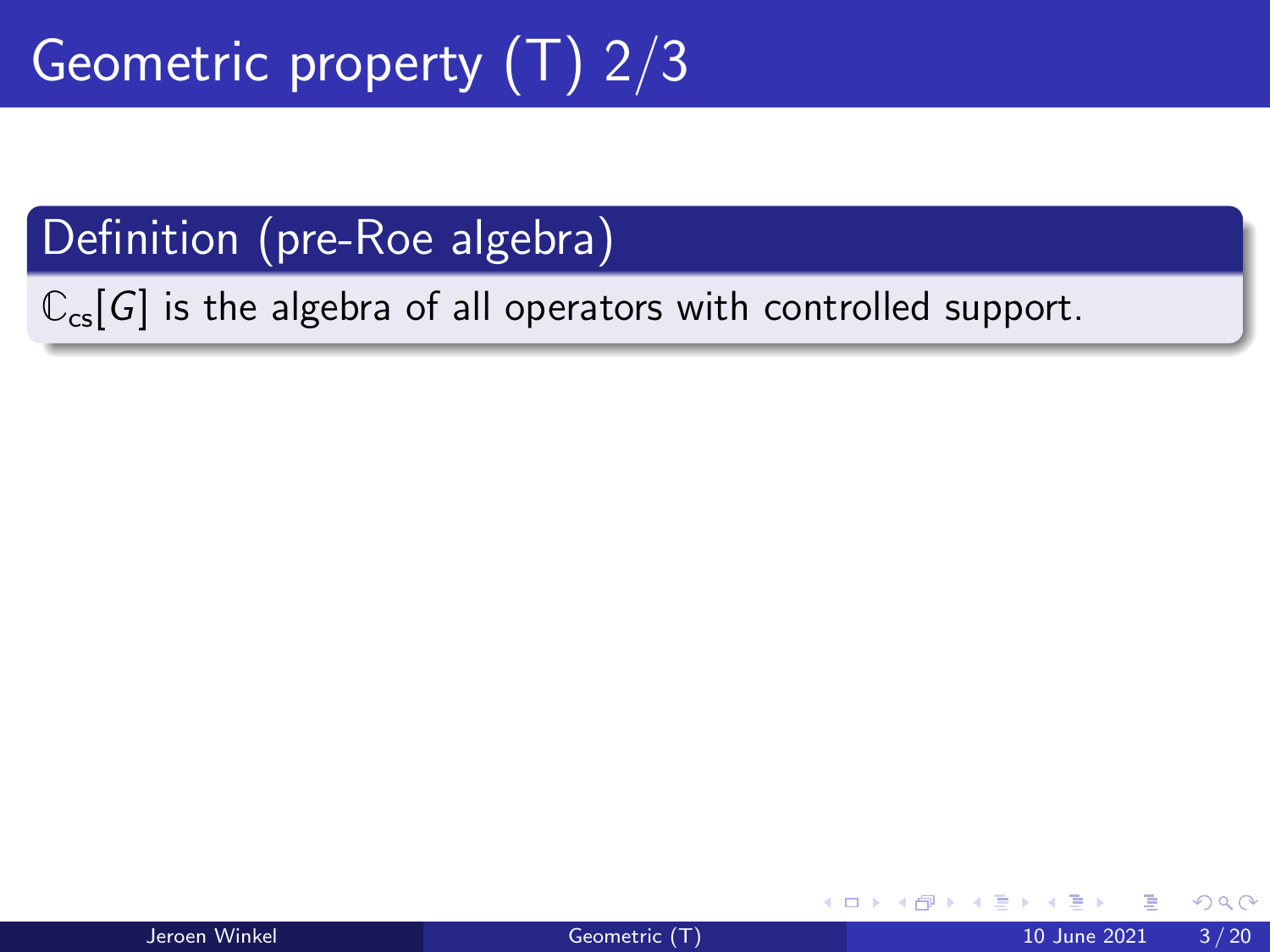$\mathbb{C}_{\text{cs}}[G]$  is the algebra of all operators with controlled support.

# Example (Laplacian)

Laplacian  $\Delta \in \mathbb{C}_{\text{cs}}[G]$ , given by  $\Delta_{x,x} = \text{deg}(x)$ , and  $\Delta_{x,y} = -1$  if x and y adjacent.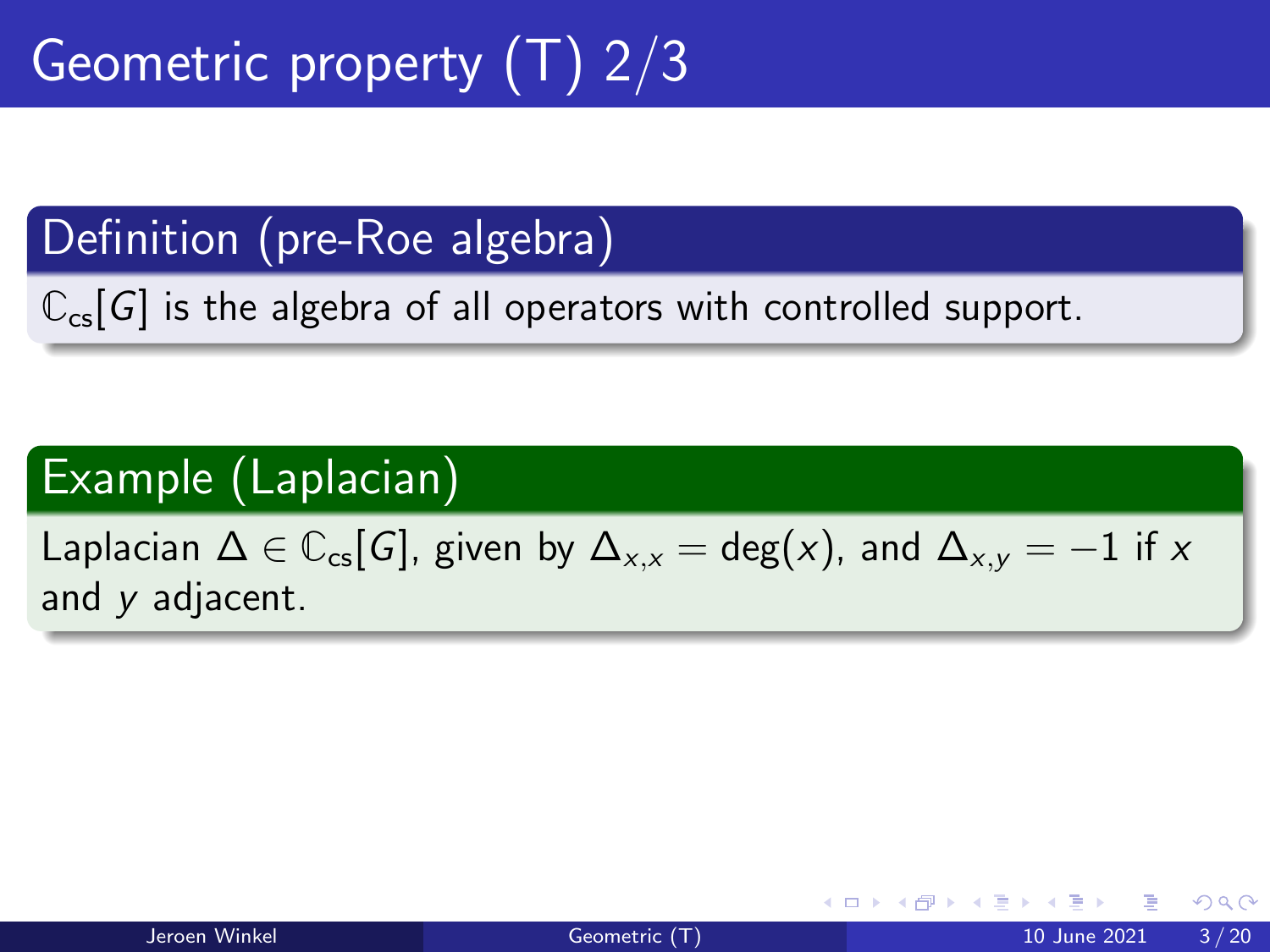$\mathbb{C}_{\text{cs}}[G]$  is the algebra of all operators with controlled support.

## Example (Laplacian)

Laplacian  $\Delta \in \mathbb{C}_{\text{cs}}[G]$ , given by  $\Delta_{x,x} = \text{deg}(x)$ , and  $\Delta_{x,y} = -1$  if x and y adjacent.

Always  $0 \in \sigma(\Delta)$  and  $\Delta > 0$ . The graph G is an expander iff  $\sigma(\Delta) \subset \{0\} \cup [\gamma, \infty)$  for some  $\gamma > 0$ .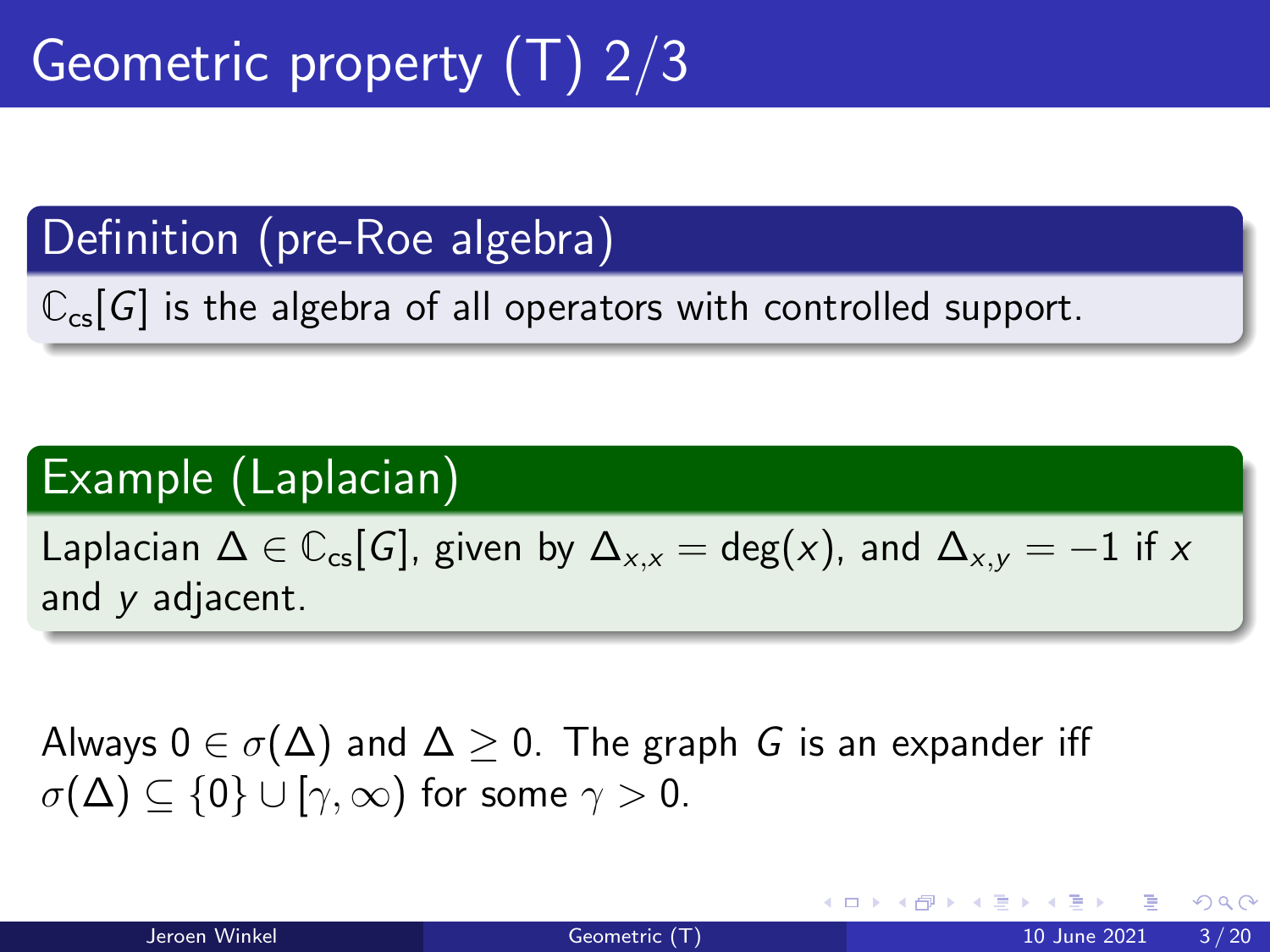# Geometric property  $(T)$  3/3

### Definition (representation)

A representation of  $\mathbb{C}_{\text{cs}}[G]$  is a  $*$ -homomorphism

 $\rho : \mathbb{C}_{\text{cs}}[G] \to B(H)$ .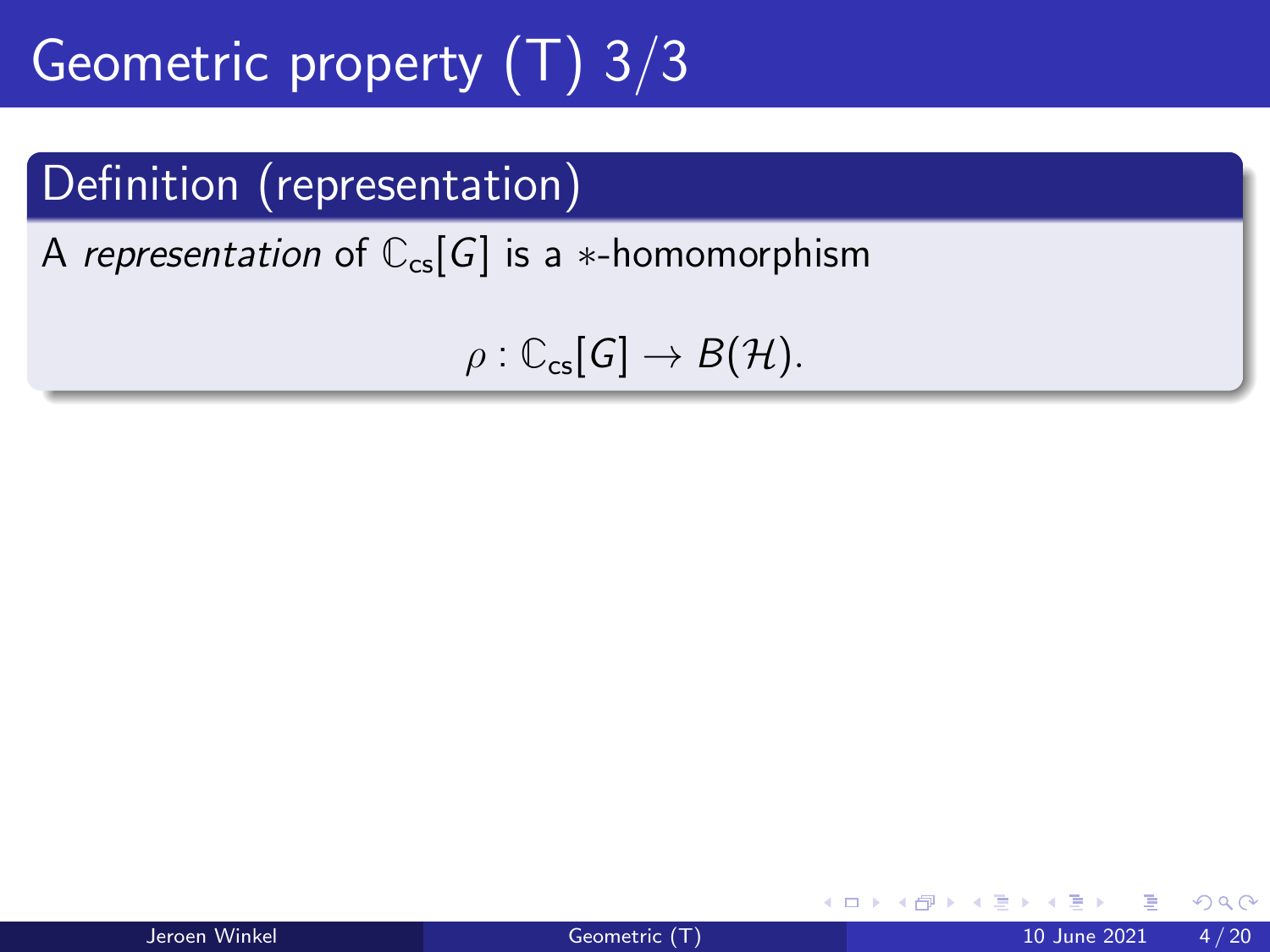# Geometric property  $(T)$  3/3

### Definition (representation)

A representation of  $\mathbb{C}_{\text{cs}}[G]$  is a  $*$ -homomorphism

$$
\rho: \mathbb{C}_{\scriptscriptstyle{\mathsf{CS}}}[G] \to B(\mathcal{H}).
$$

## Definition (maximal spectrum)

$$
\sigma_{\max}(\Delta)=\bigcup_{(\rho,\mathcal{H})}\sigma(\rho(\Delta)).
$$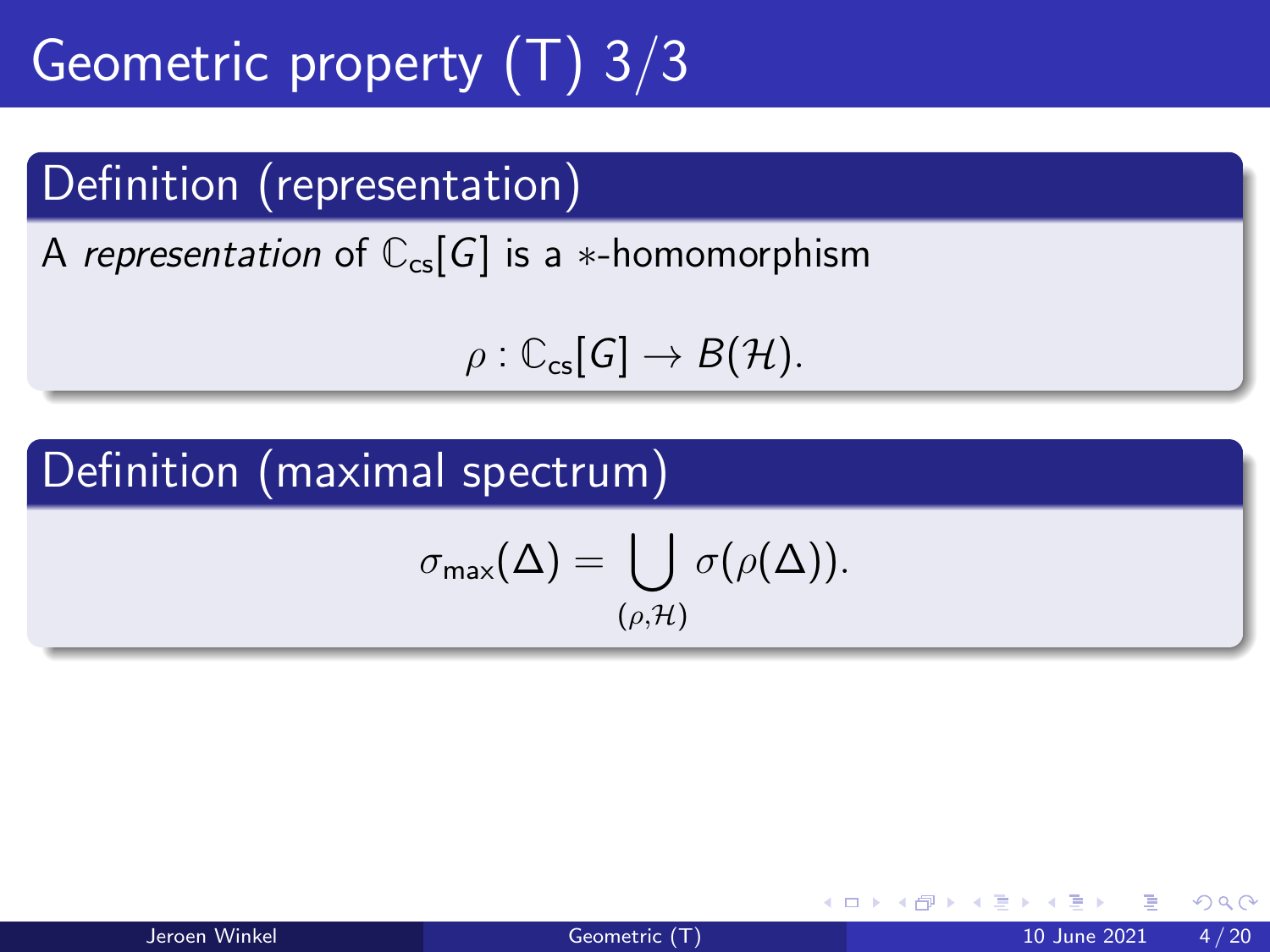# Geometric property (T) 3/3

## Definition (representation)

A representation of  $\mathbb{C}_{\text{cs}}[G]$  is a  $*$ -homomorphism

$$
\rho: \mathbb{C}_{\scriptscriptstyle{\mathsf{CS}}}[G] \to B(\mathcal{H}).
$$

## Definition (maximal spectrum)

$$
\sigma_{\mathsf{max}}(\Delta) = \bigcup_{(\rho,\mathcal{H})} \sigma(\rho(\Delta)).
$$

### Definition ( Willett, Yu 2010: Geometric property (T) )

G has geometric property (T): there is  $\gamma > 0$  with  $\sigma_{\text{max}}(\Delta) \subseteq \{0\} \cup [\gamma, \infty).$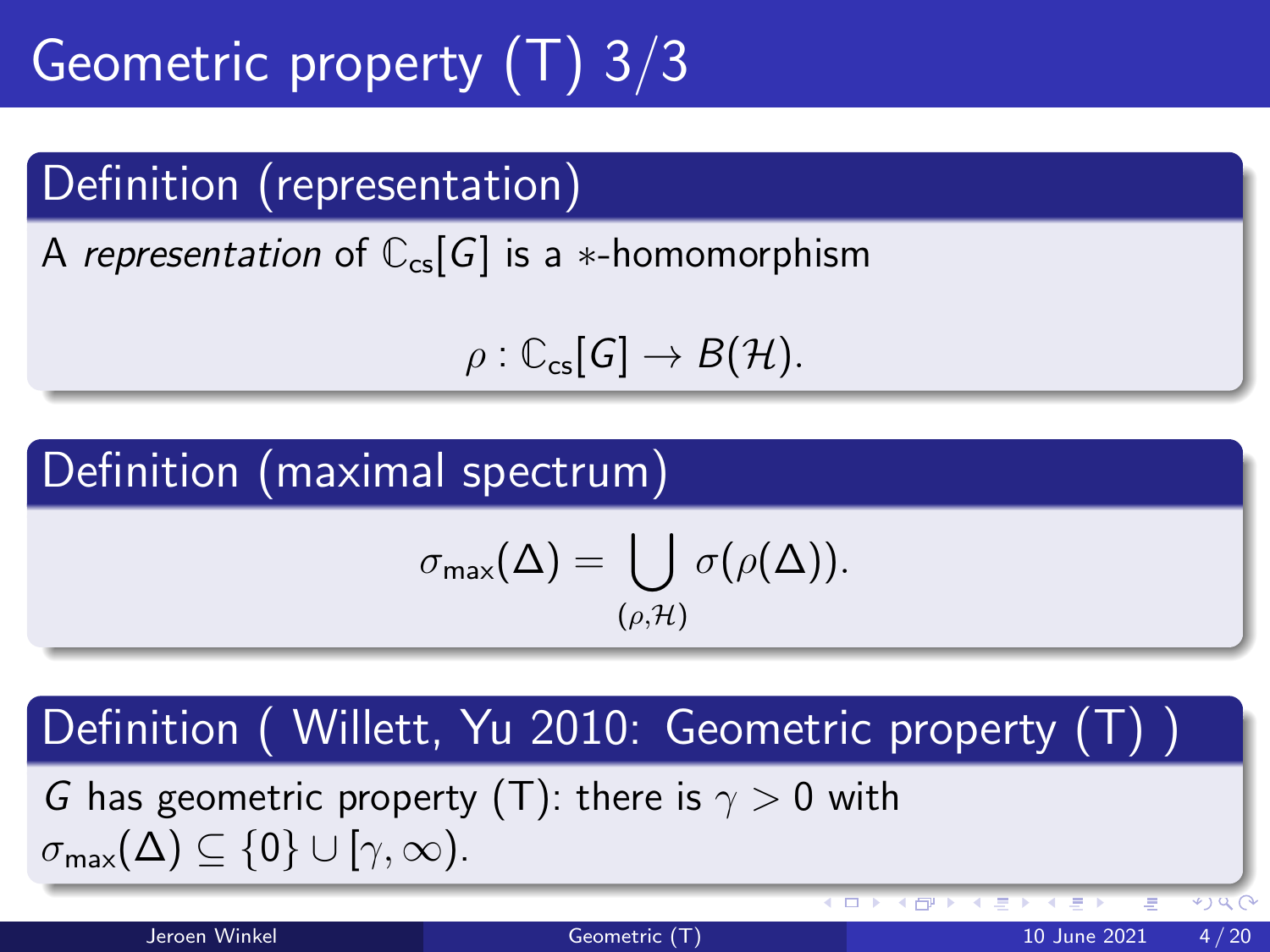

#### Example (box space)

Let G a group, normal subgroups  $G_1 \supseteq G_2 \supseteq \cdots$  with  $G/G_n$  finite and  $\bigcap_n G_n = \{1\}.$ Finitely generated by S. Box space is union of Cayley graphs  $G/G_n$ .

4 **D F** 

14 E K 4 E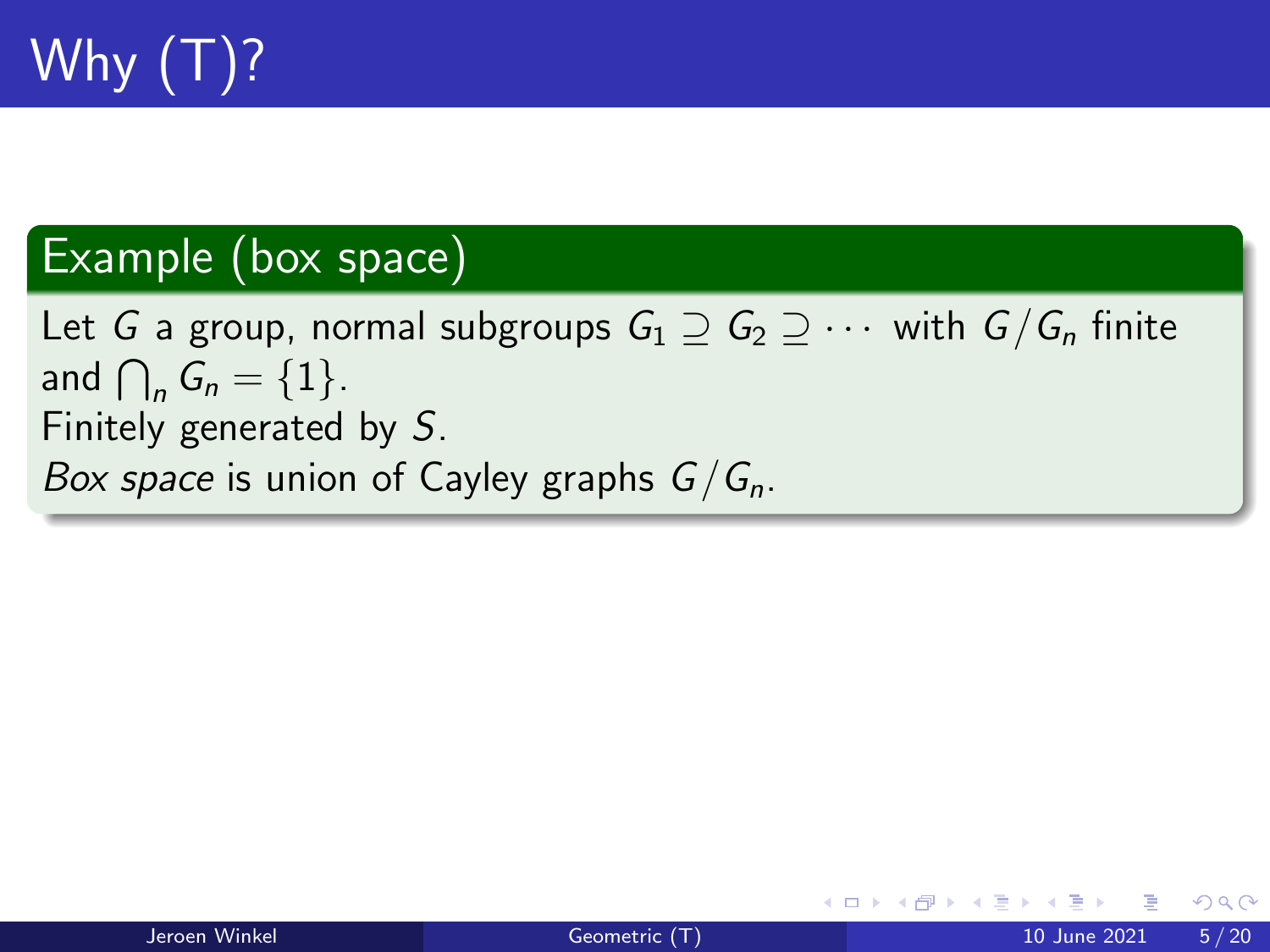

#### Example (box space)

Let G a group, normal subgroups  $G_1 \supset G_2 \supset \cdots$  with  $G/G_n$  finite and  $\bigcap_n G_n = \{1\}.$ Finitely generated by S. Box space is union of Cayley graphs  $G/G_n$ .

#### Theorem [Willett-Yu]

G has property (T) iff  $\bigsqcup_n G/G_n$  has geometric property (T).

| Jeroen Winkel |  |
|---------------|--|
|               |  |

어서 동에서 동에

 $QQQ$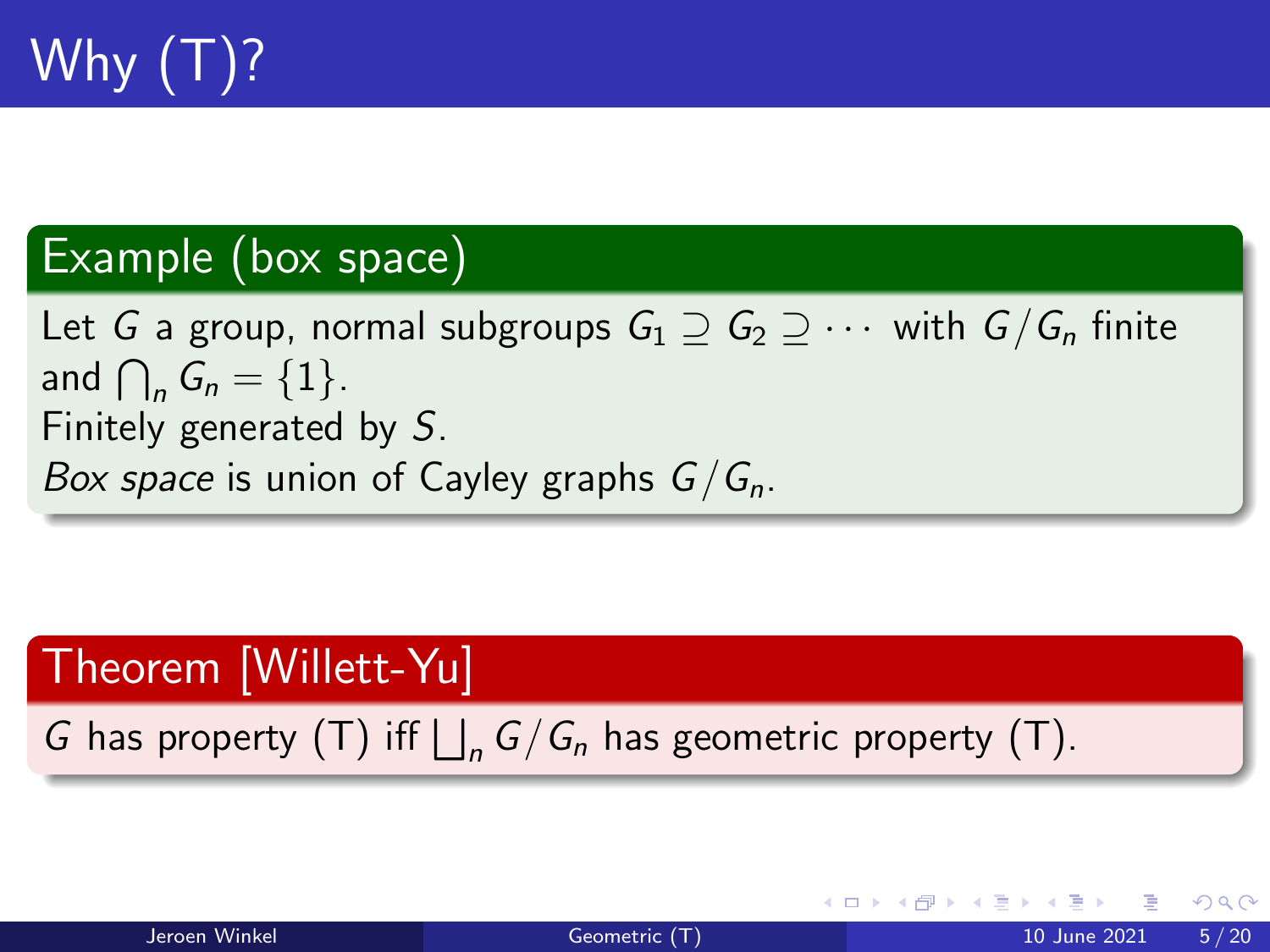# Coarse equivalence 1/3

Let  $X$  and  $Y$  be metric spaces.

## Definition (coarsely equivalent)

 $X$  and Y are coarsely equivalent if they look roughly the same if you look from afar.

 $\Omega$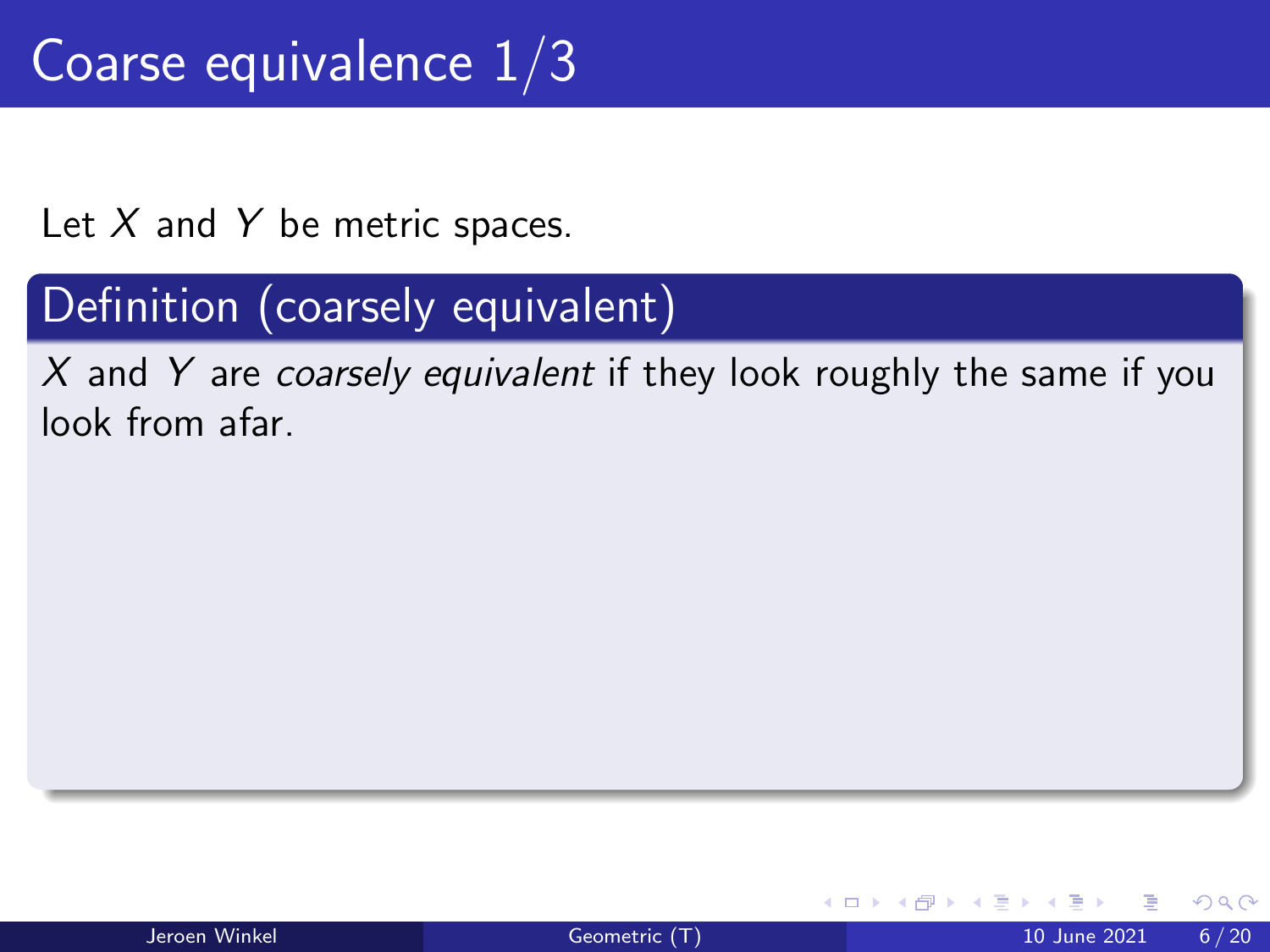Let  $X$  and  $Y$  be metric spaces.

## Definition (coarsely equivalent)

X and Y are coarsely equivalent if they look roughly the same if you look from afar.

Concretely: there are  $f: X \rightarrow Y$  and  $g: Y \rightarrow X$  such that

$$
d(f(x), f(x')) \leq \rho(d(x, x'))
$$
  
\n
$$
d(g(y), g(y')) \leq \rho(d(y, y'))
$$
  
\n
$$
d(fg(y), y) \leq C
$$
  
\n
$$
d(gf(x), x) \leq C.
$$

つひひ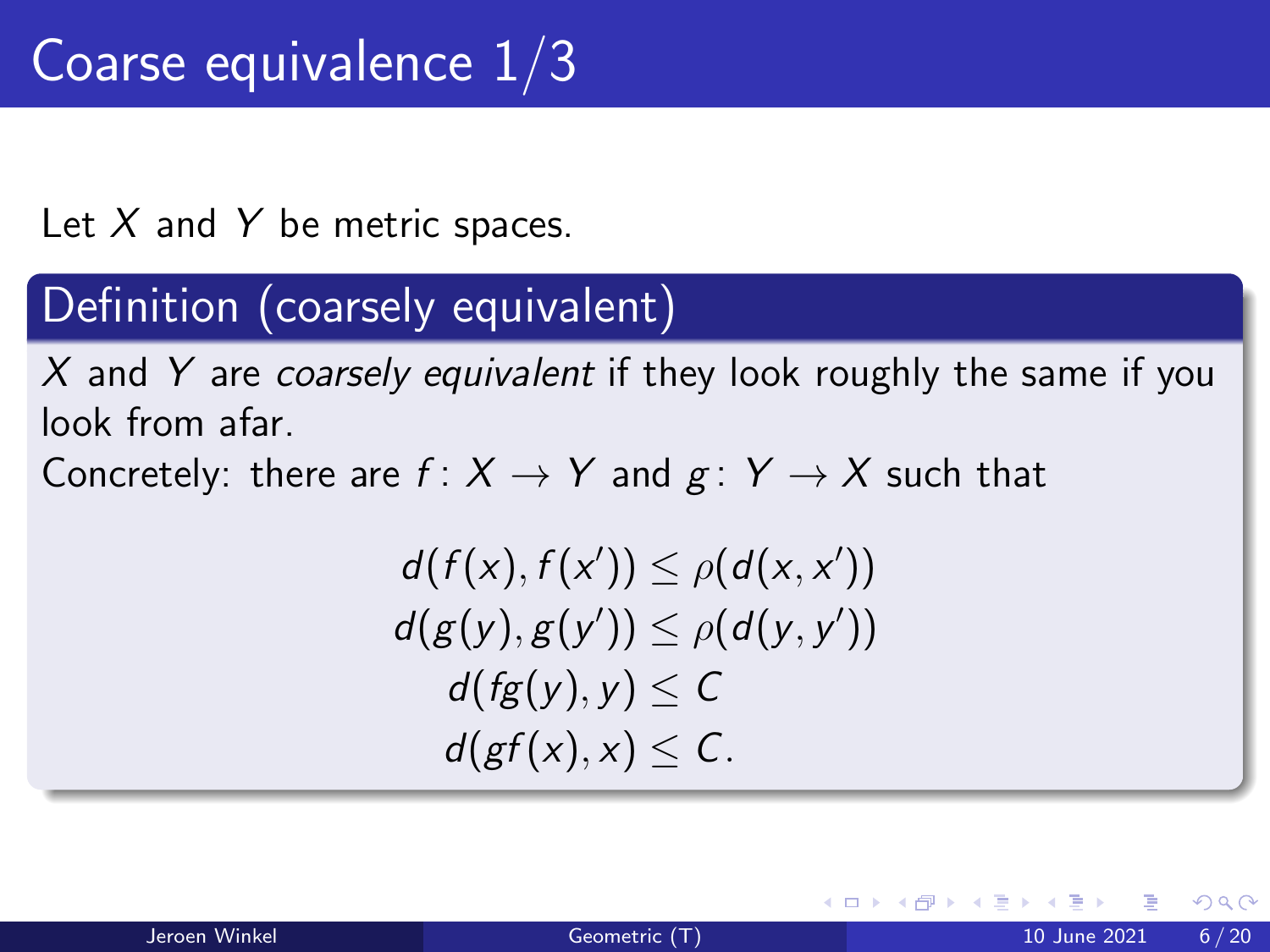# Coarse equivalence 2/3



4 D F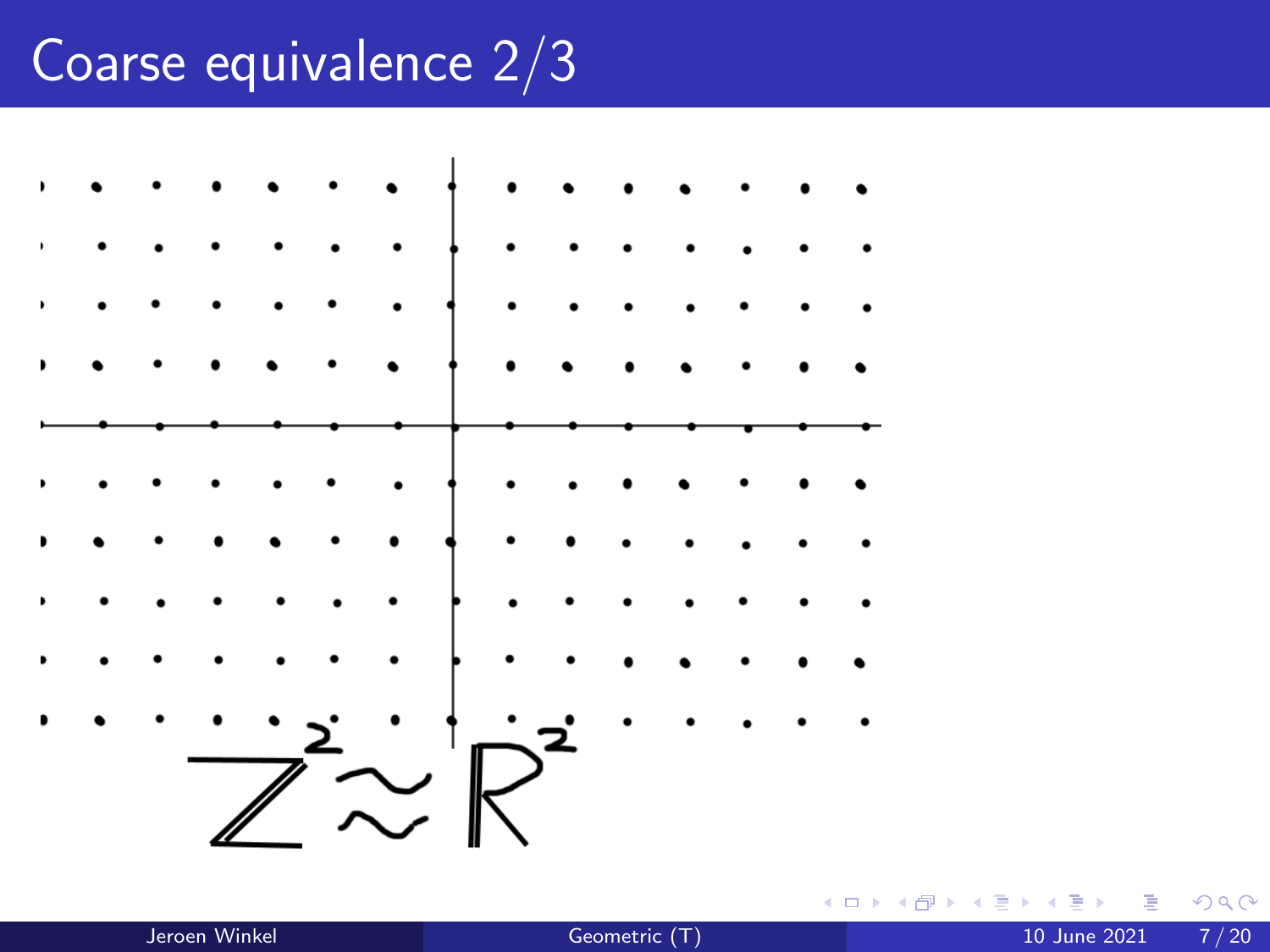### Theorem [Willett-Yu]

Geometric property  $(T)$  is coarse invariant: if  $(G_n)$  and  $(H_n)$  are coarsely equivalent graph sequences, then  $(G_n)$ has geometric (T) iff  $(H_n)$  has geometric (T).

つへへ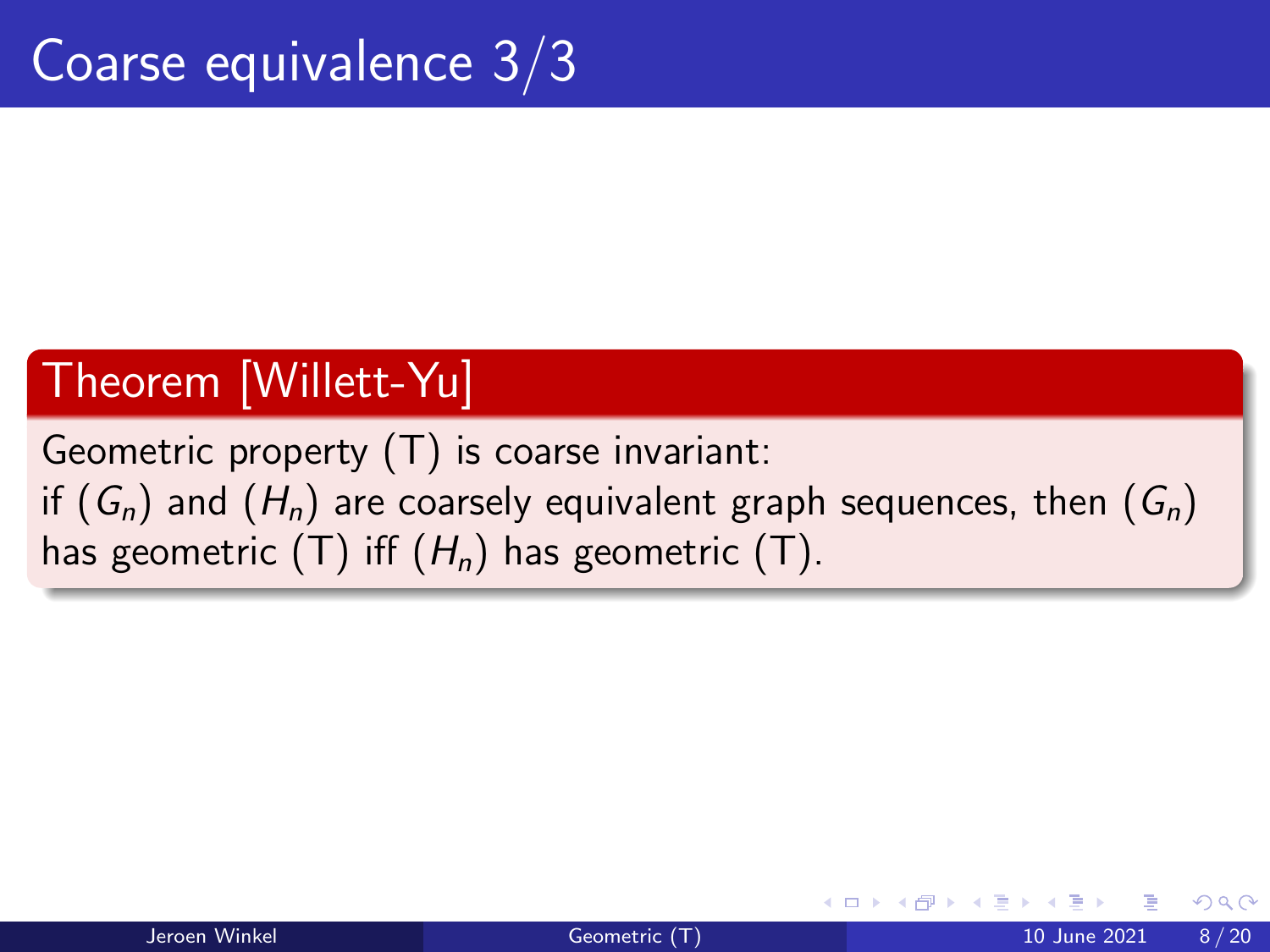We would like to generalise to non-discrete metric spaces.

イロト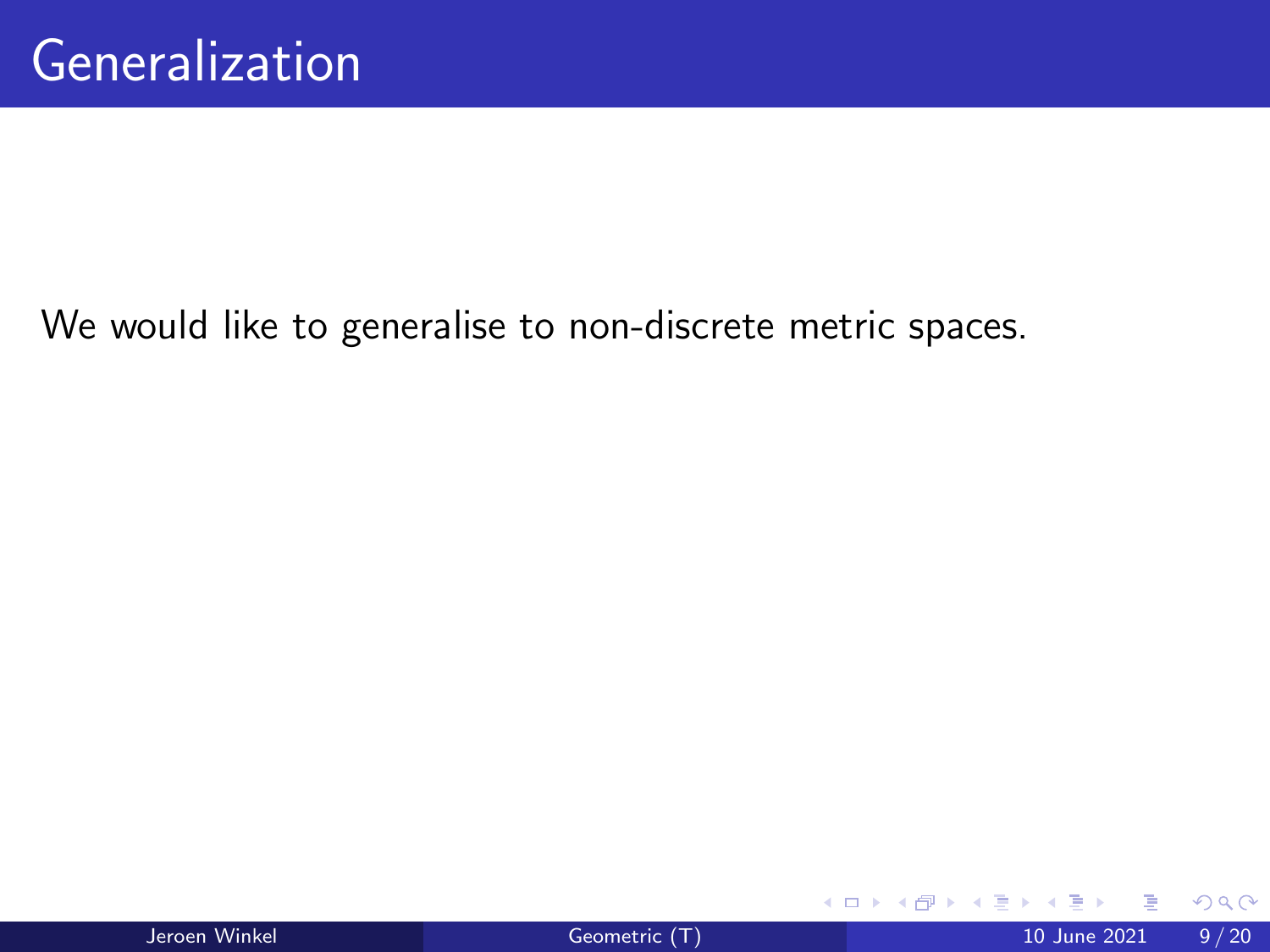We would like to generalise to non-discrete metric spaces.

- (sequences of) Riemannian manifolds
- Warped systems

4 0 8

 $\Omega$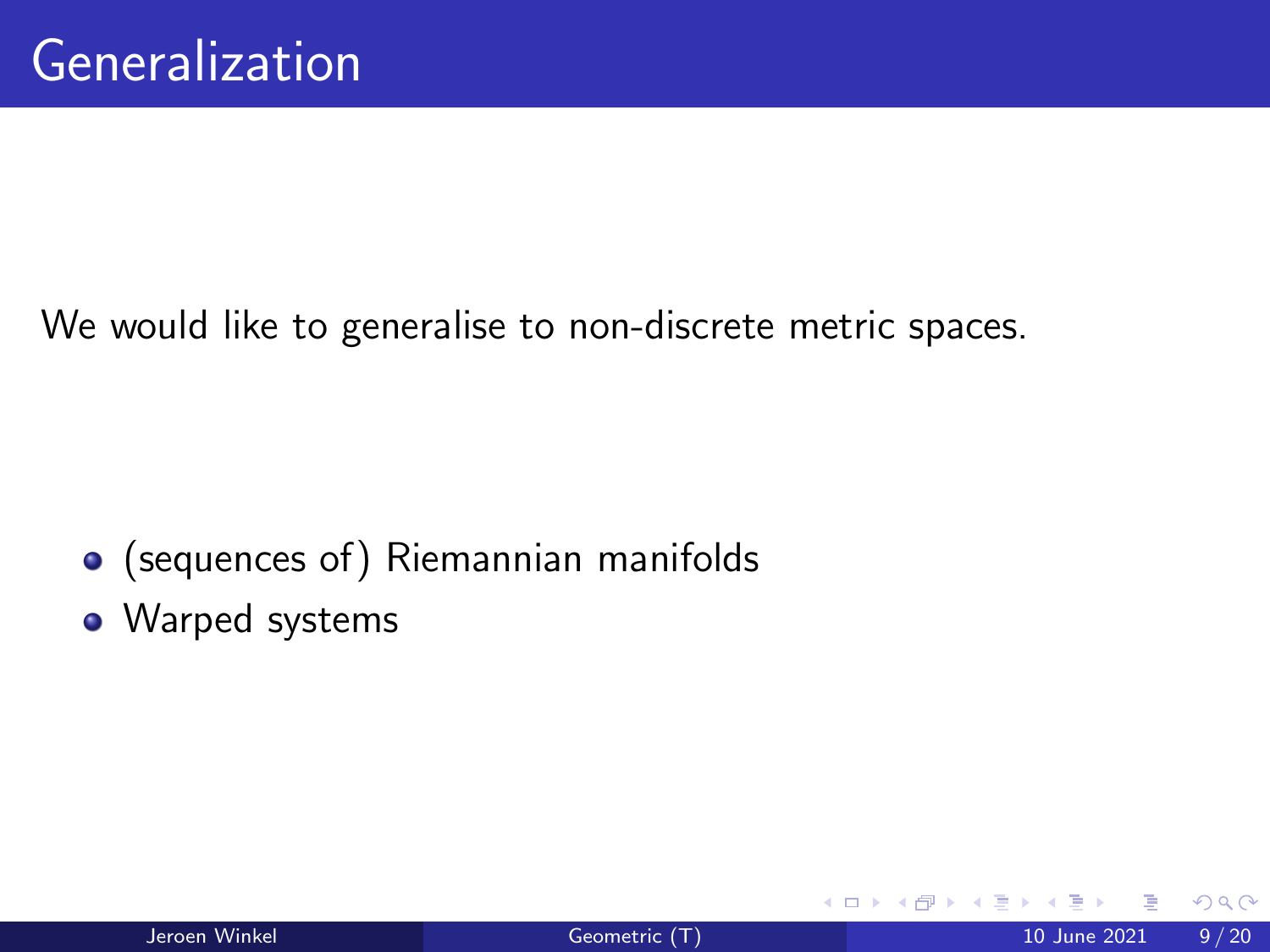Recall: the graphs had to have bounded degree.

4 **D F** 

 $QQ$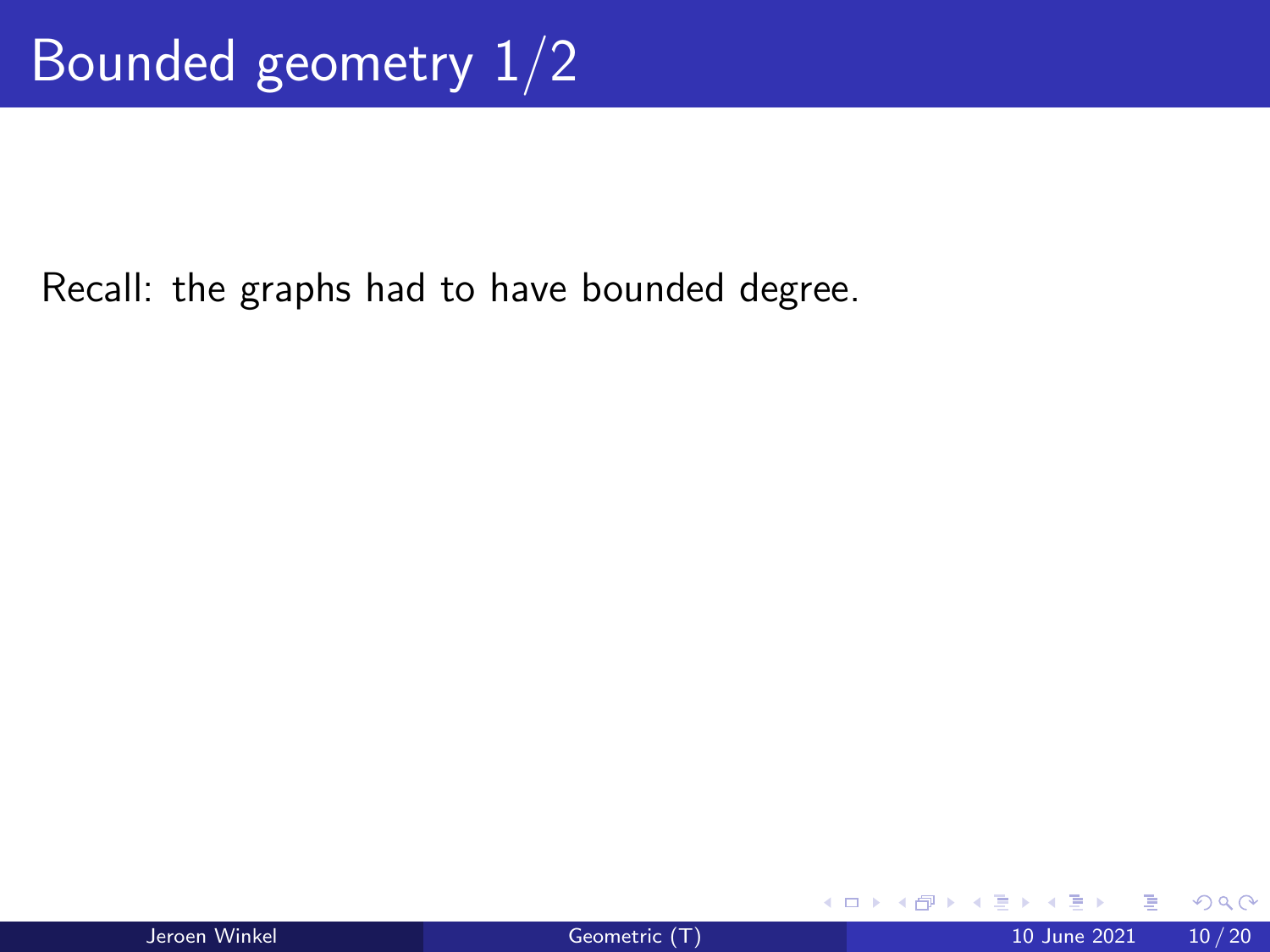Recall: the graphs had to have bounded degree.

## **Definition**

Bounded geometry for metric space: there is  $R$ , s.t. for every  $S$ . there is an N, such that: every S-ball is covered by at most N different R-balls.

つへへ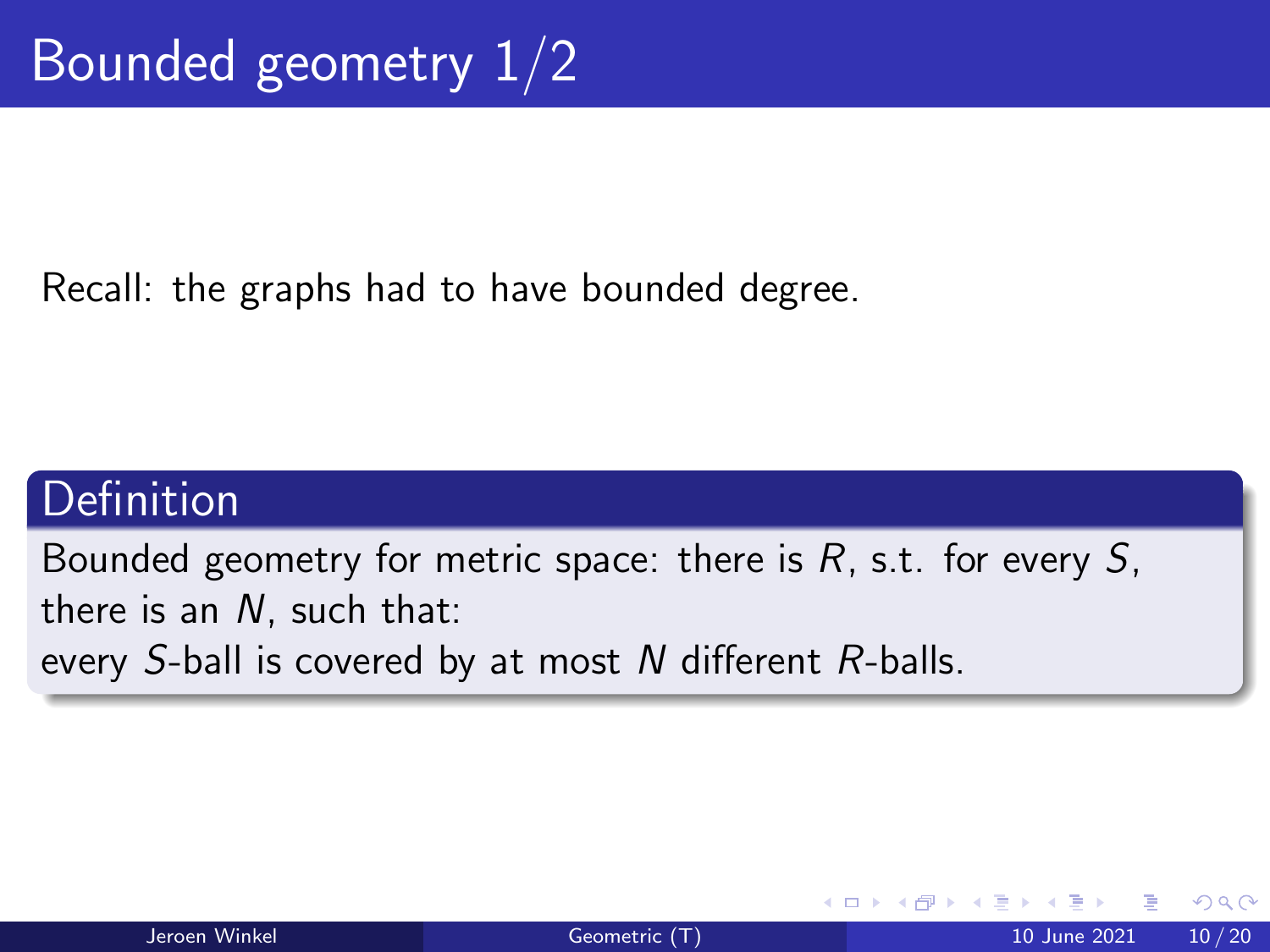# Bounded geometry 2/2

Bounded geometry is coarse invariant.

イロト

 $QQ$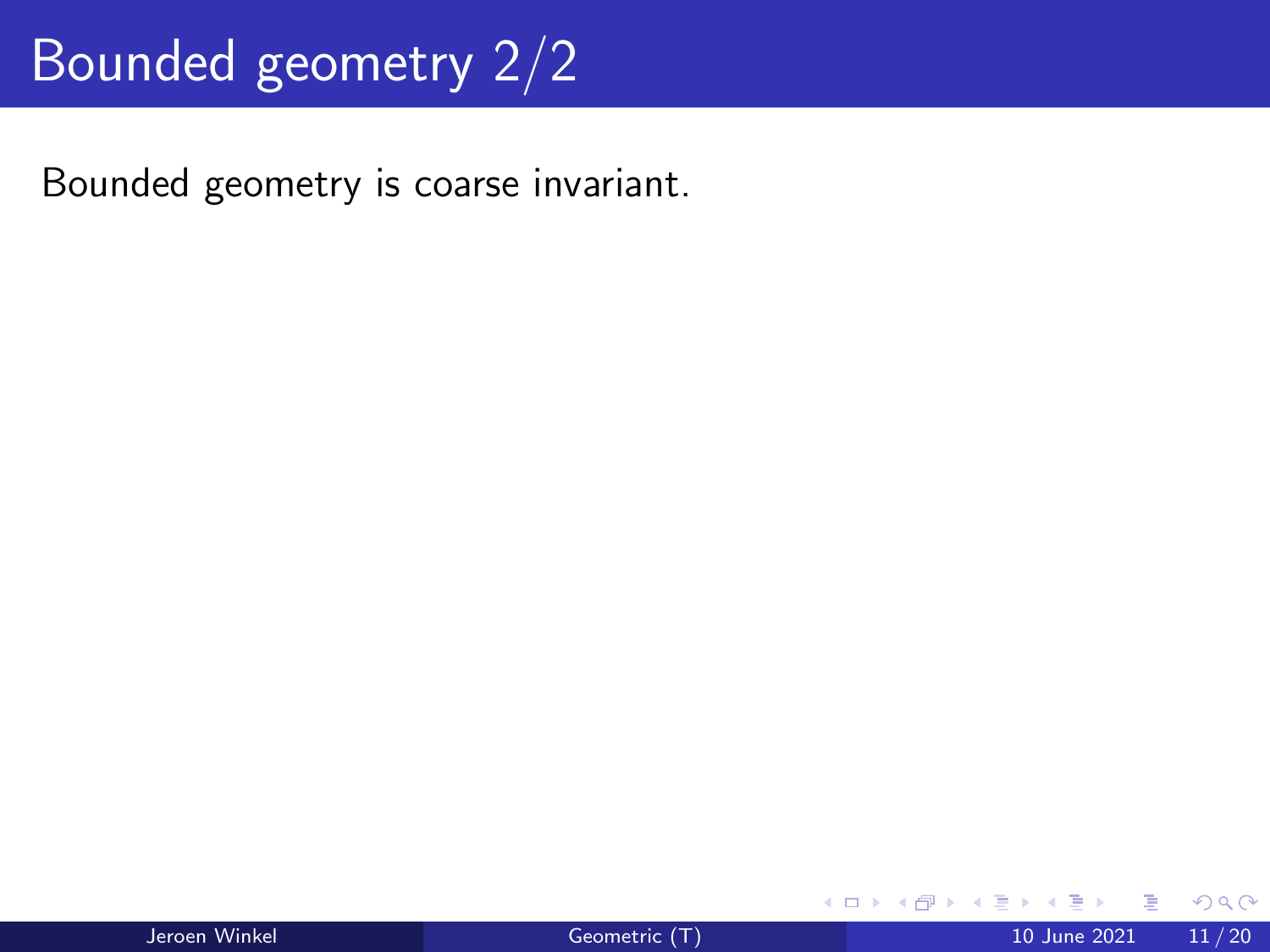# Bounded geometry 2/2

Bounded geometry is coarse invariant.

# Theorem [W.]

X has bounded geometry iff there is a measure  $\mu$  that is uniformly bounded and gordo.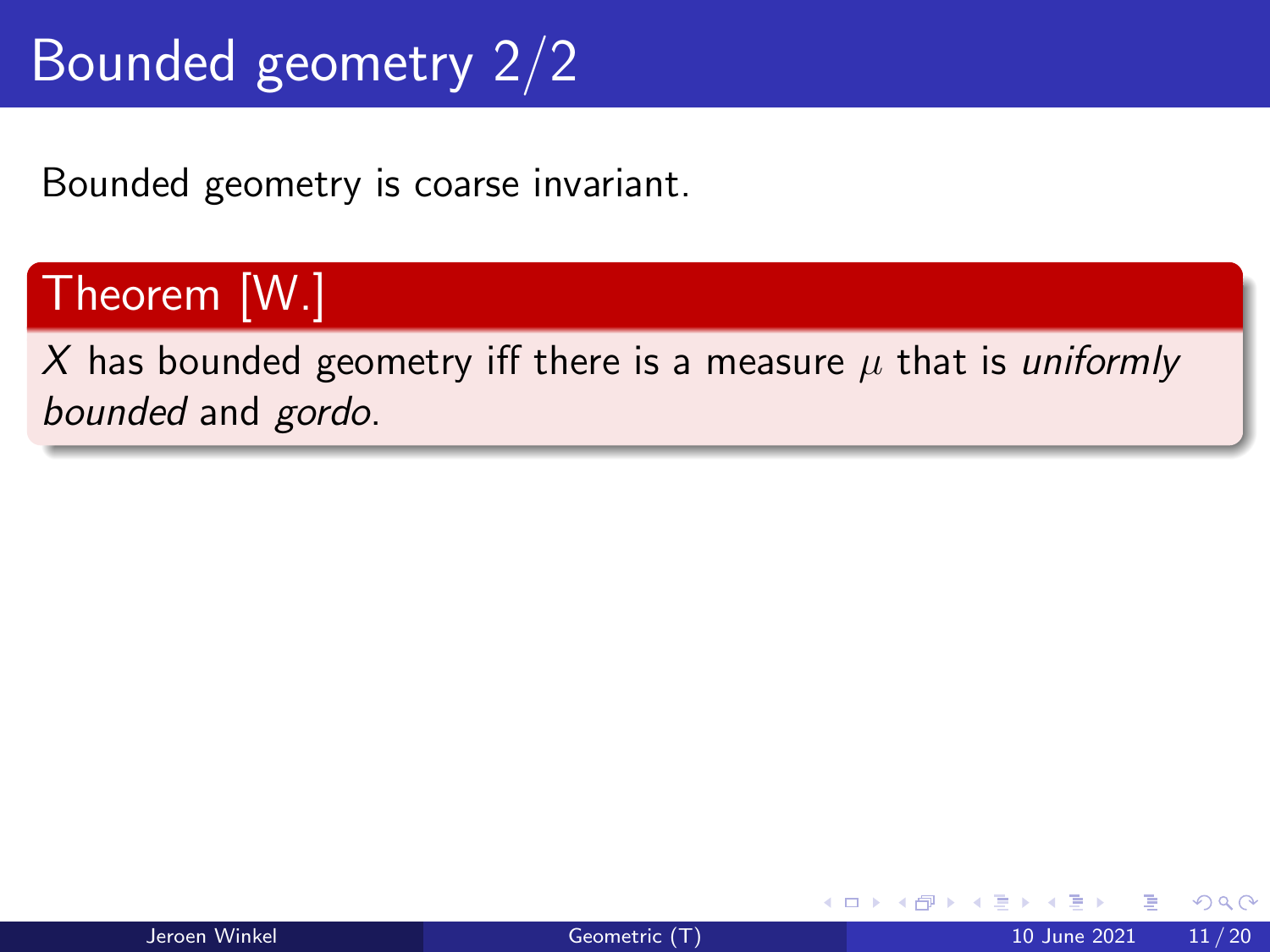# Bounded geometry 2/2

Bounded geometry is coarse invariant.

# Theorem [W.]

X has bounded geometry iff there is a measure  $\mu$  that is uniformly bounded and gordo.

#### Uniformly bounded

For every  $R$  there is a  $C$  such that every  $R$ -ball has volume at most  $\subset$ 

#### Gordo

There is an R and  $\epsilon > 0$  such that every R-ball has volume at least  $\epsilon$ .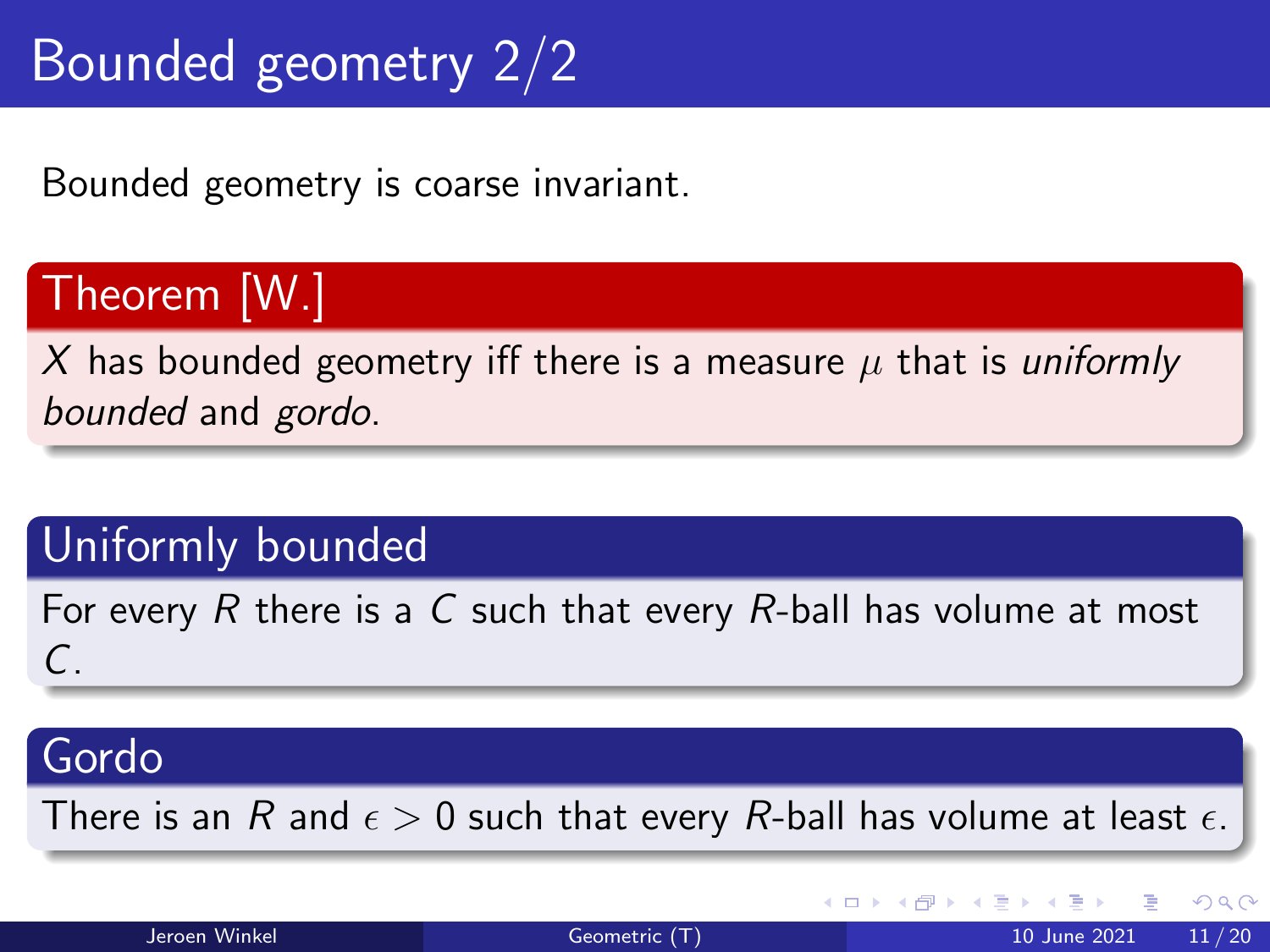# Operators with controlled support

 $L^2 X = L^2(X, \mu).$ 

| Jeroen Winkel |  |
|---------------|--|
|               |  |

4 **D F**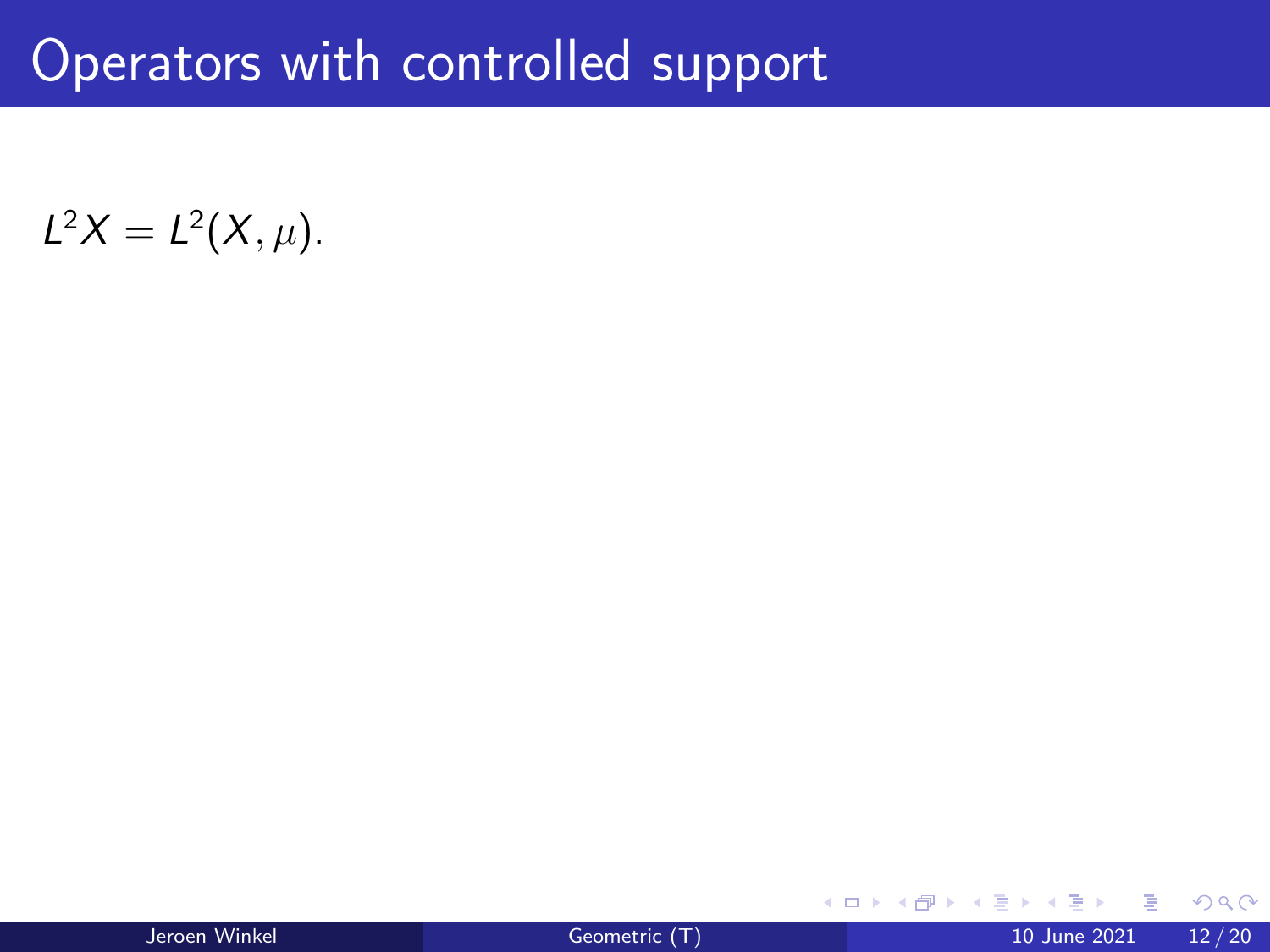# Operators with controlled support

 $L^2 X = L^2(X, \mu).$ 

Consider  $T \in B(L^2X)$ .

#### Definition (controlled support)

There is  $R$  such that for every  $\xi \in L^2X$  supported on  $U,$  $T\xi$  is supported on  $U_R = \{x \mid d(x, U) \le R\}.$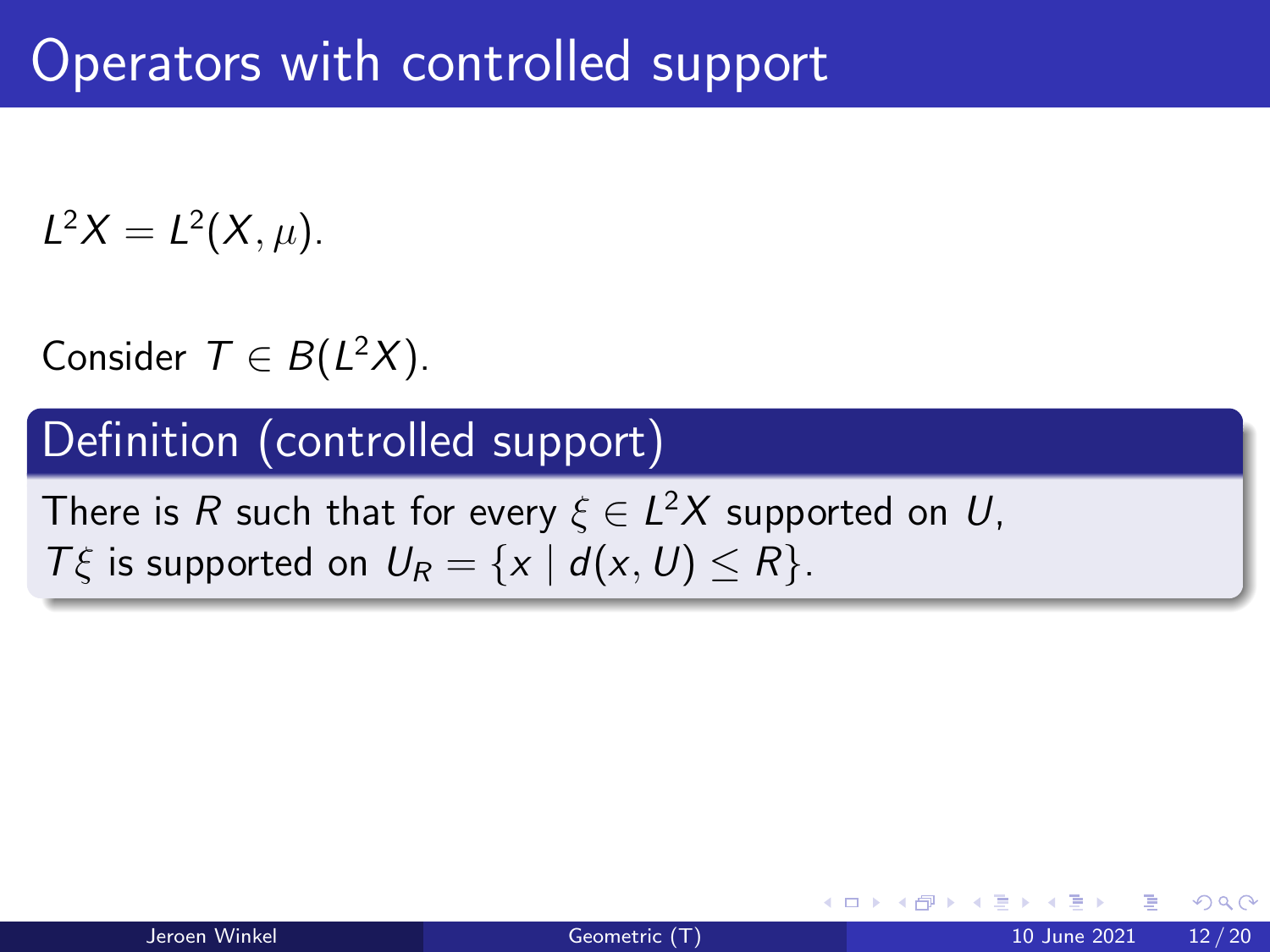# Operators with controlled support

 $L^2 X = L^2(X, \mu).$ 

Consider  $T \in B(L^2X)$ .

#### Definition (controlled support)

There is  $R$  such that for every  $\xi \in L^2X$  supported on  $U,$  $T\xi$  is supported on  $U_R = \{x \mid d(x, U) \le R\}.$ 

#### if  $T$  and  $S$  have controlled support: so do  $T + S$ , TS and  $T^*$ .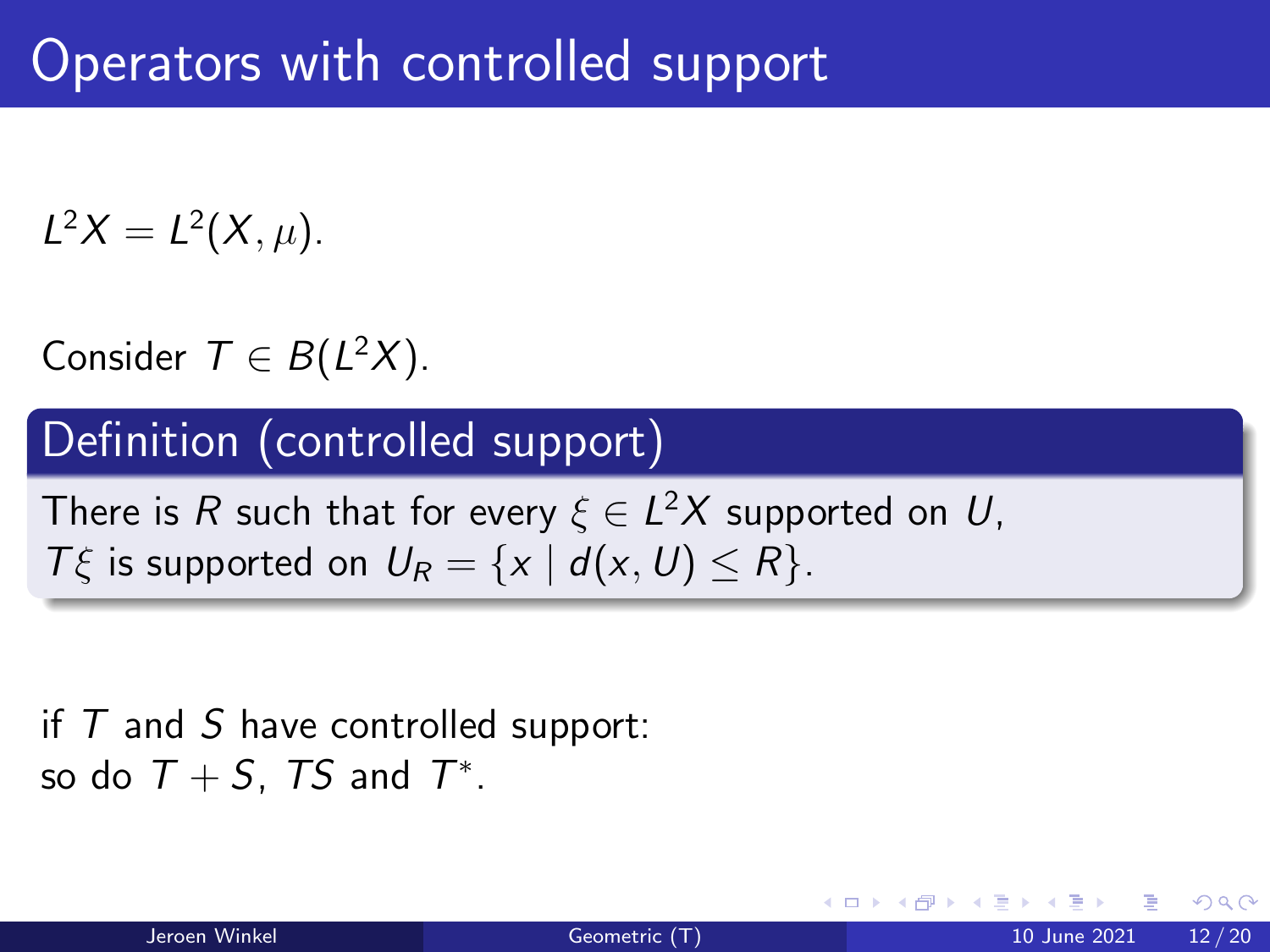# Roe algebra  $1/2$

### Definition (pre-Roe algebra)

The pre-Roe algebra  $\mathbb{C}_{\mathrm{cs}}[X]$  consists of all operators in  $B(L^2X)$  with controlled support.

4 D F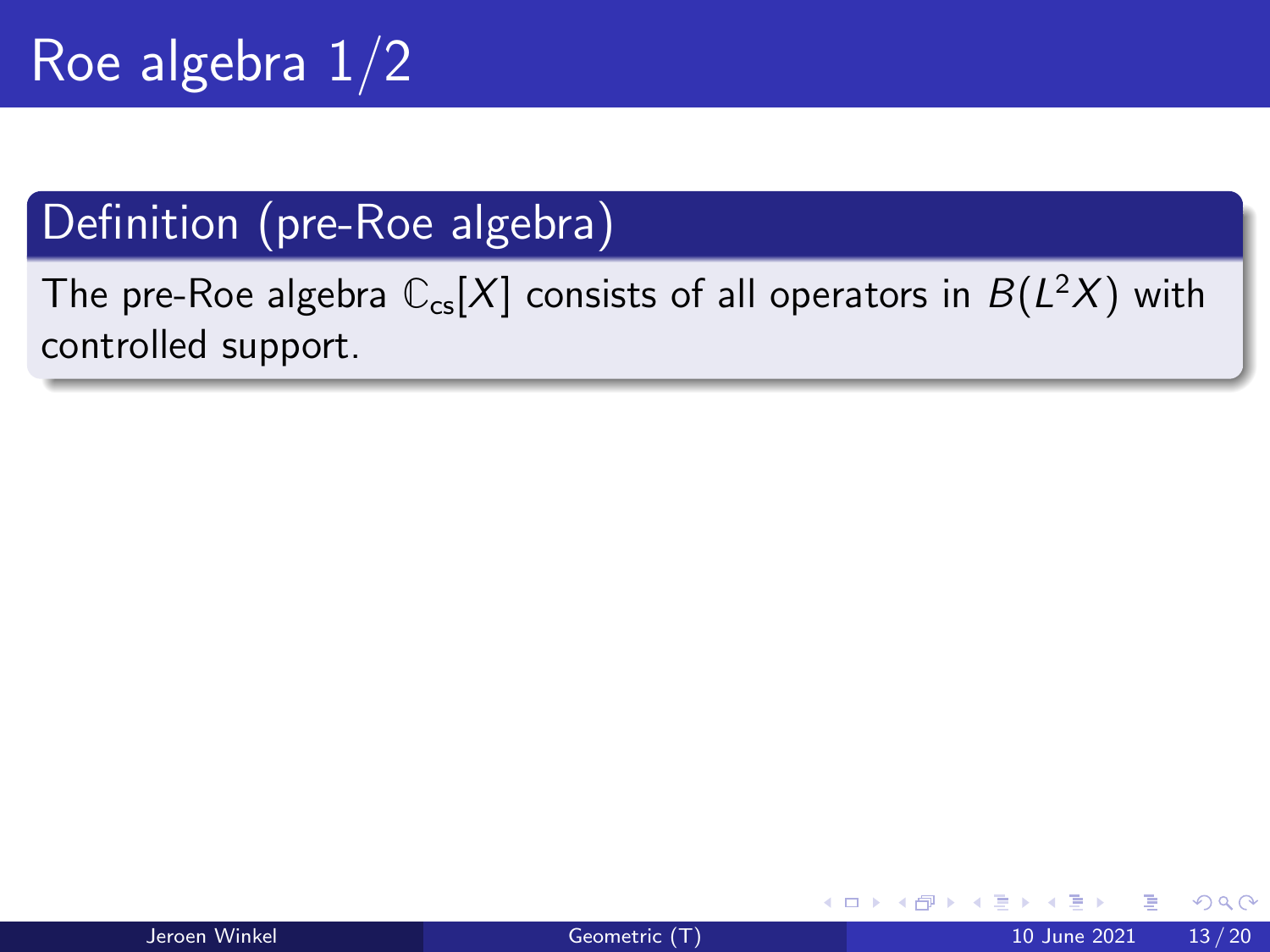The pre-Roe algebra  $\mathbb{C}_{\mathrm{cs}}[X]$  consists of all operators in  $B(L^2X)$  with controlled support.

# Definition (representation)

A representation is a  $*$ -homomorphism  $\rho: \mathbb{C}_{\text{cs}}[X] \to B(\mathcal{H})$ .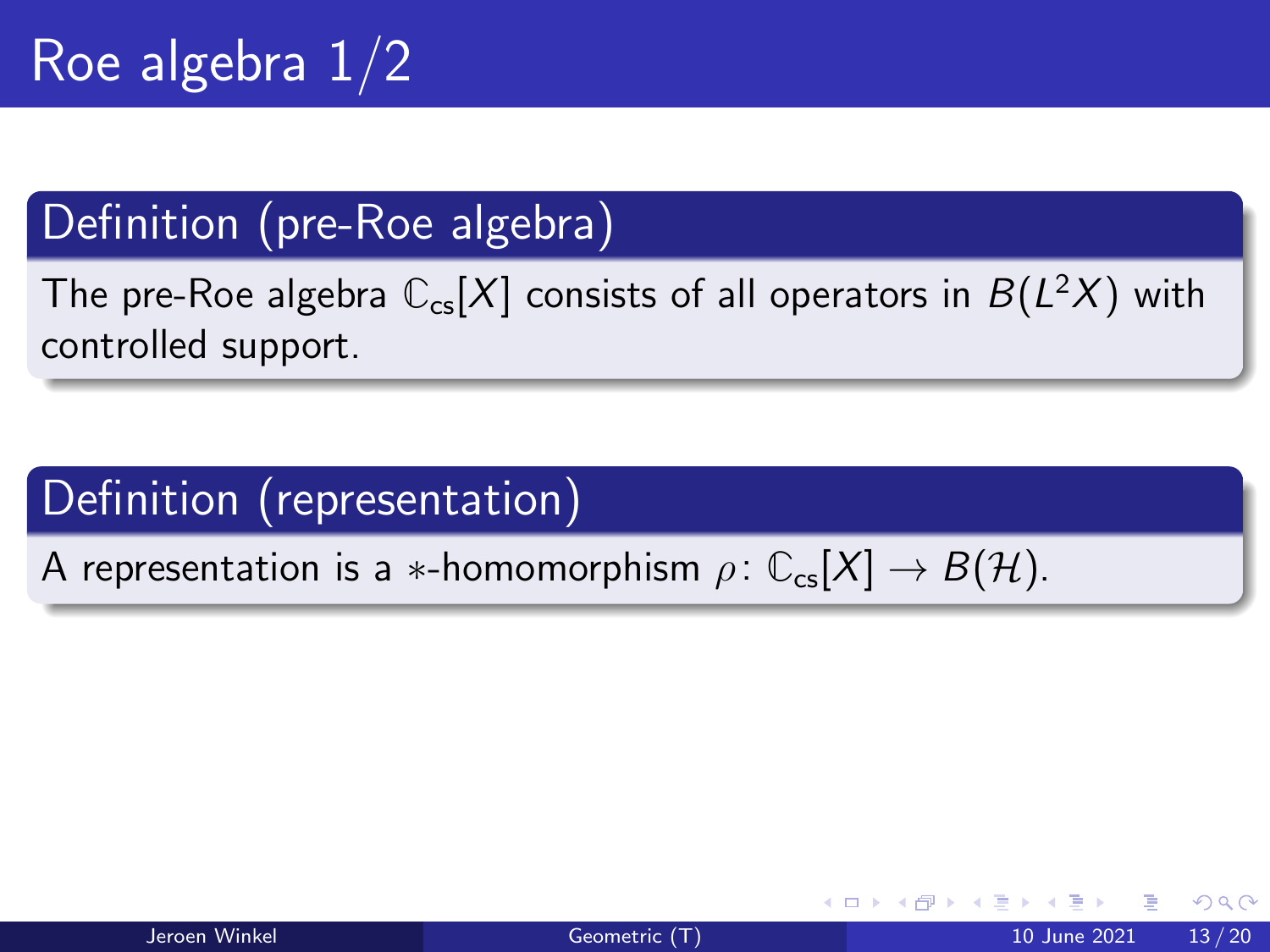The pre-Roe algebra  $\mathbb{C}_{\mathrm{cs}}[X]$  consists of all operators in  $B(L^2X)$  with controlled support.

# Definition (representation)

A representation is a  $*$ -homomorphism  $\rho: \mathbb{C}_{\text{cs}}[X] \to B(\mathcal{H})$ .

### Example

Canonical representation: take  $\mathcal{H} = L^2 X$  and  $\rho(T) = T$ .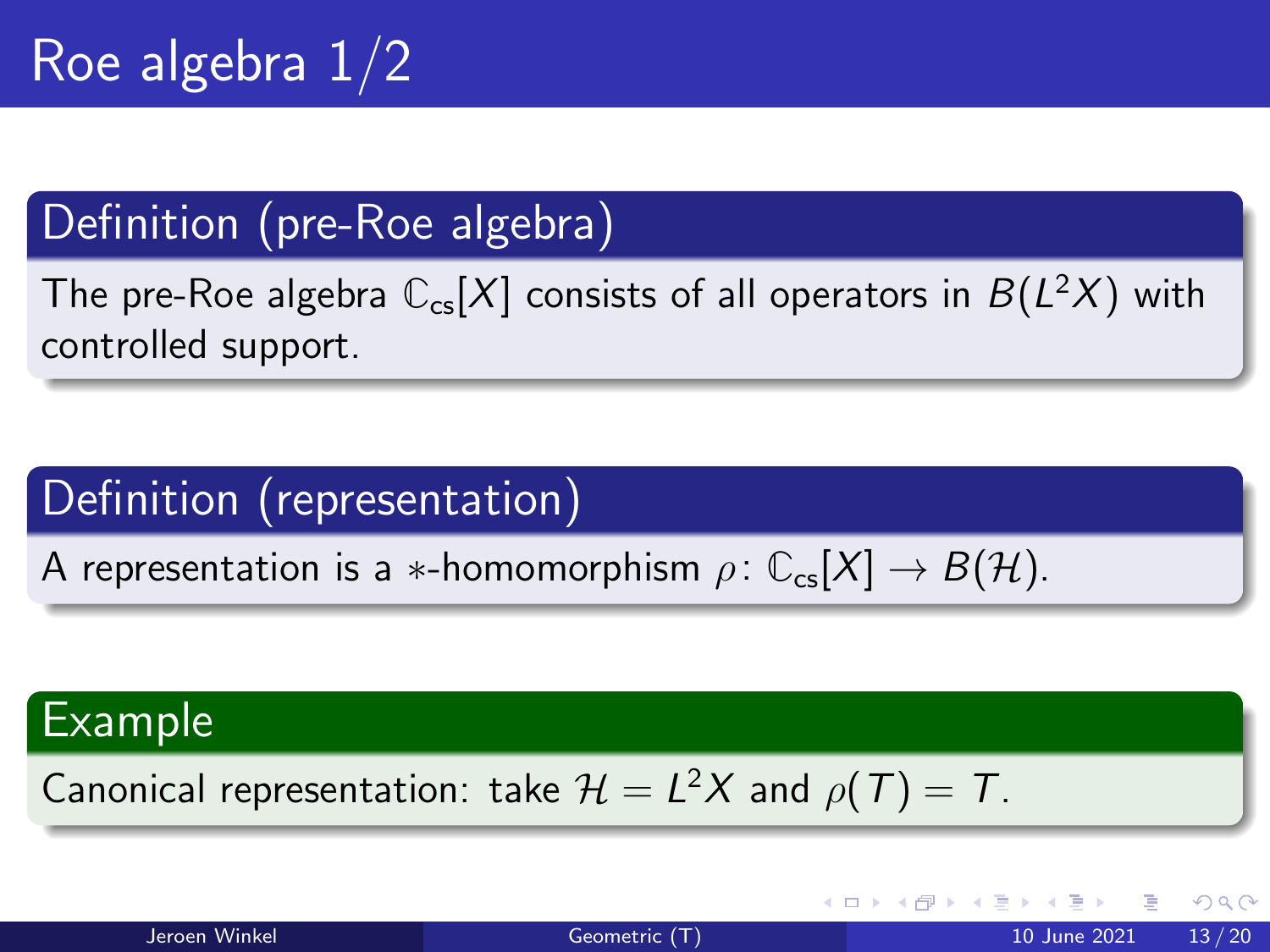## Definition (maximal norm)

$$
\|T\|_{\max}=\sup_{(\rho,\mathcal{H})}\big\|\rho(T)\big\|.
$$

- ← ロ ▶ → ← 何 ▶ → ← ヨ ▶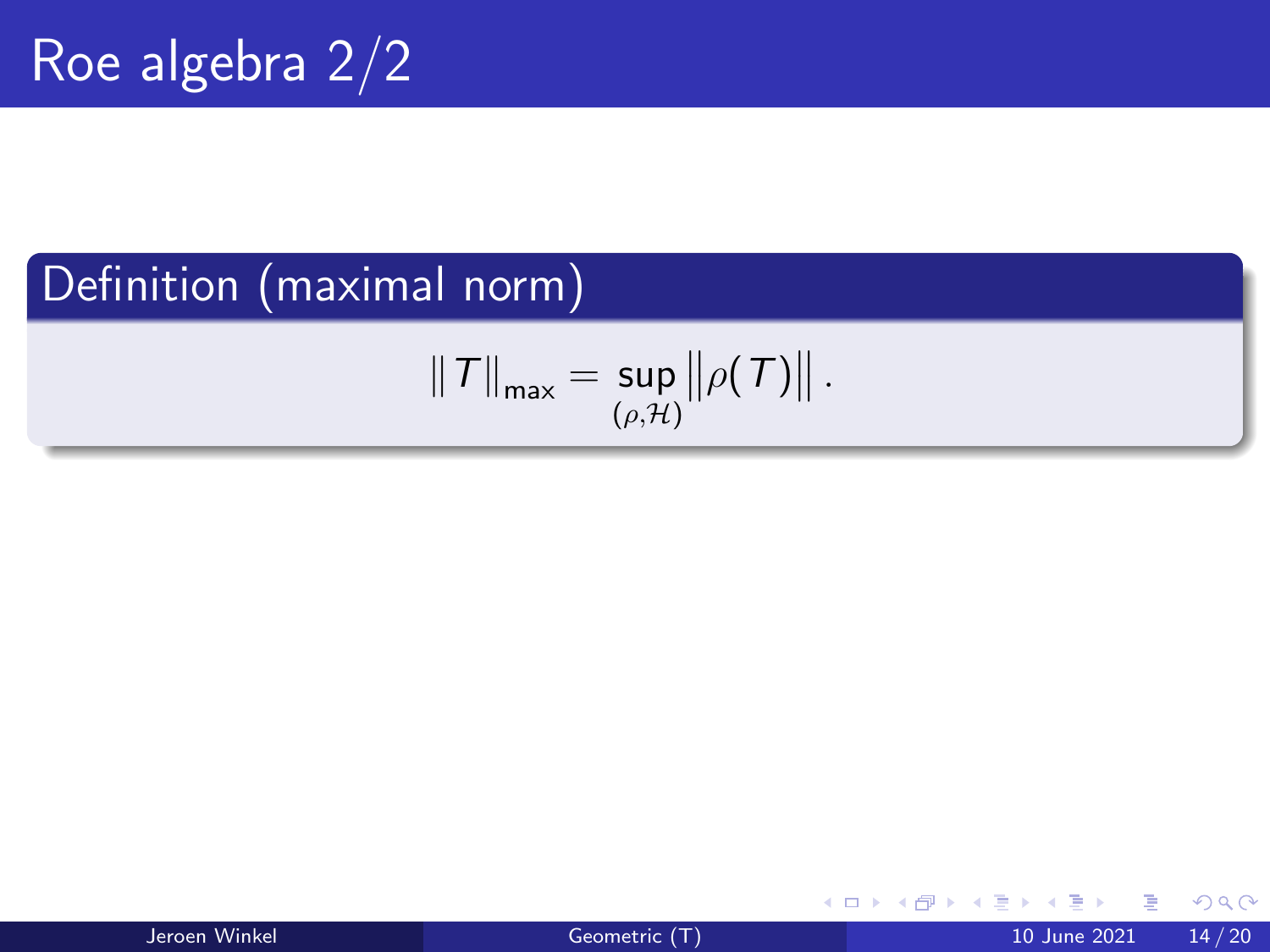## Definition (maximal norm)

$$
\|T\|_{\max}=\sup_{(\rho,\mathcal{H})}\big\|\rho(T)\big\|.
$$

#### Definition (Roe algebra)

Roe algebra  $C_{\max}^*(X)$  is completion of  $\mathbb{C}_{\text{cs}}[X]$  w.r.t. maximal norm.

4 D F

 $QQQ$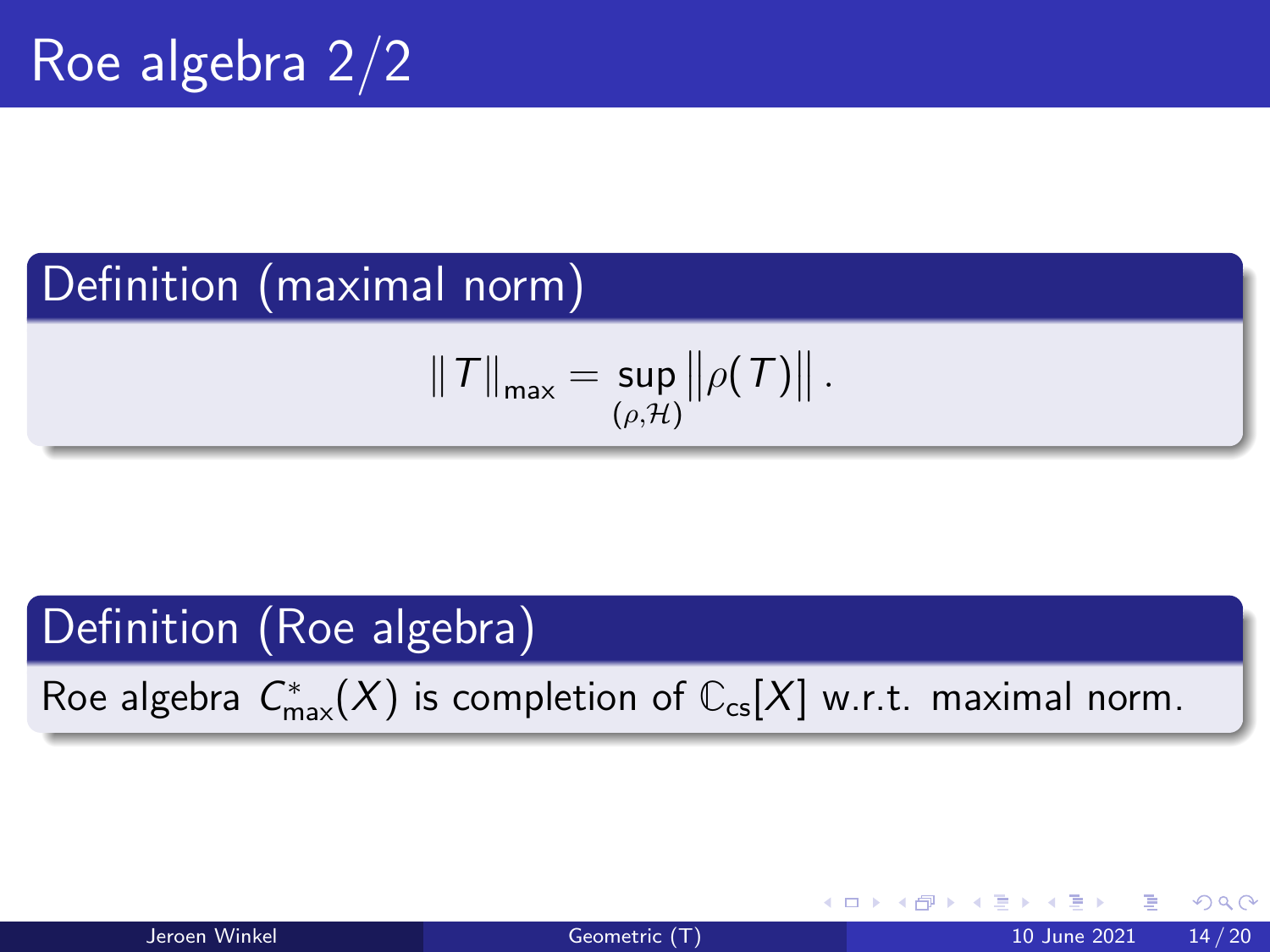# Laplacians

## Definition (Laplacian)

Let

$$
\Delta_R: L^2X \to L^2X
$$
  

$$
\Delta_R \xi(x) = \int_{d(y,x)\leq R} (\xi(x) - \xi(y))d\mu(y).
$$

(□ ) (母 ) (日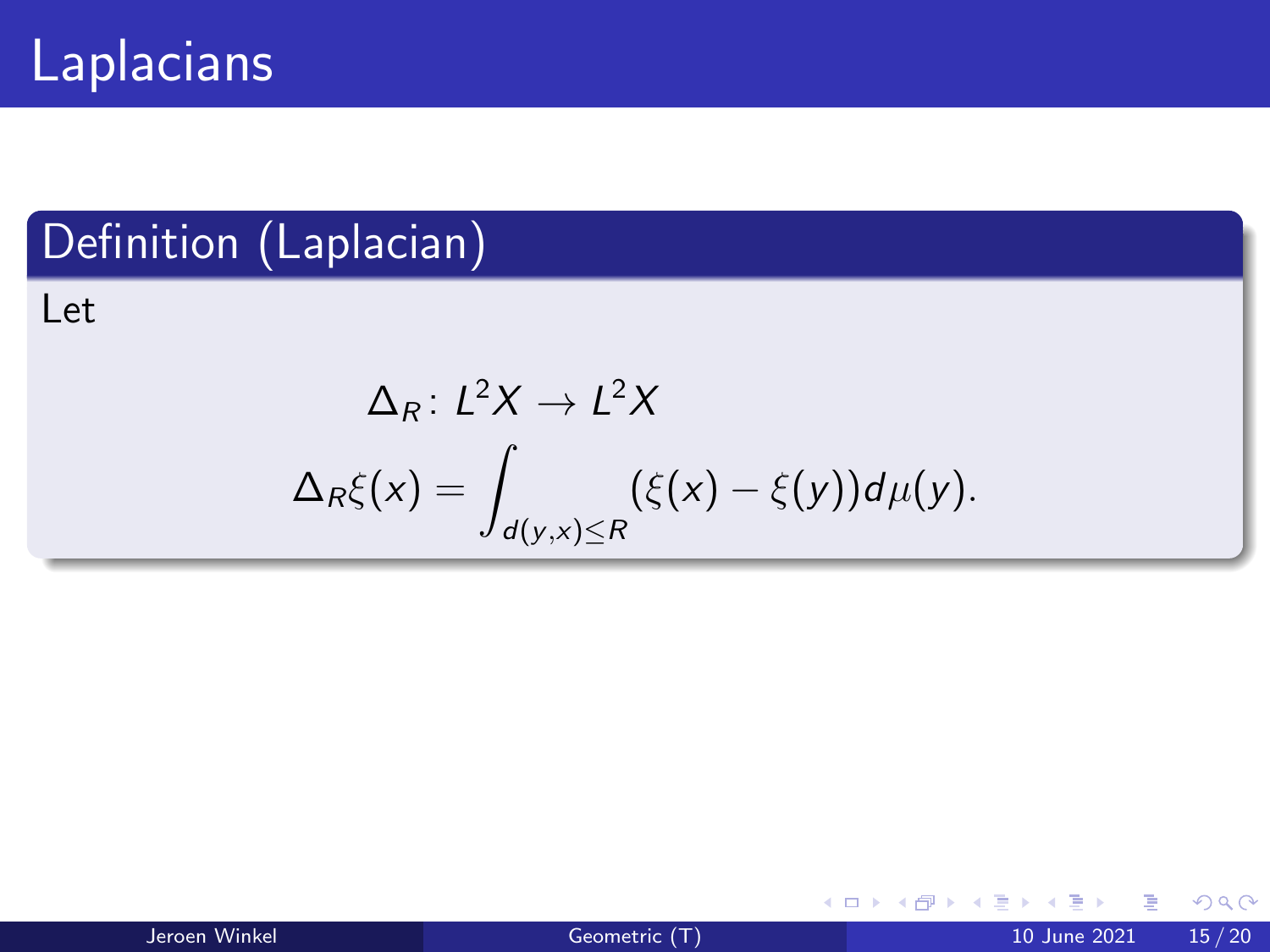# Laplacians

## Definition (Laplacian)

Let

$$
\Delta_R\colon L^2X\to L^2X
$$
  

$$
\Delta_R\xi(x) = \int_{d(y,x)\leq R} (\xi(x) - \xi(y))d\mu(y).
$$

 $\Delta_R \in \mathbb{C}_{\text{cs}}[X]$ .

**4 ロ ▶ 4 冊** 

 $\sim$ - 41 - 54 .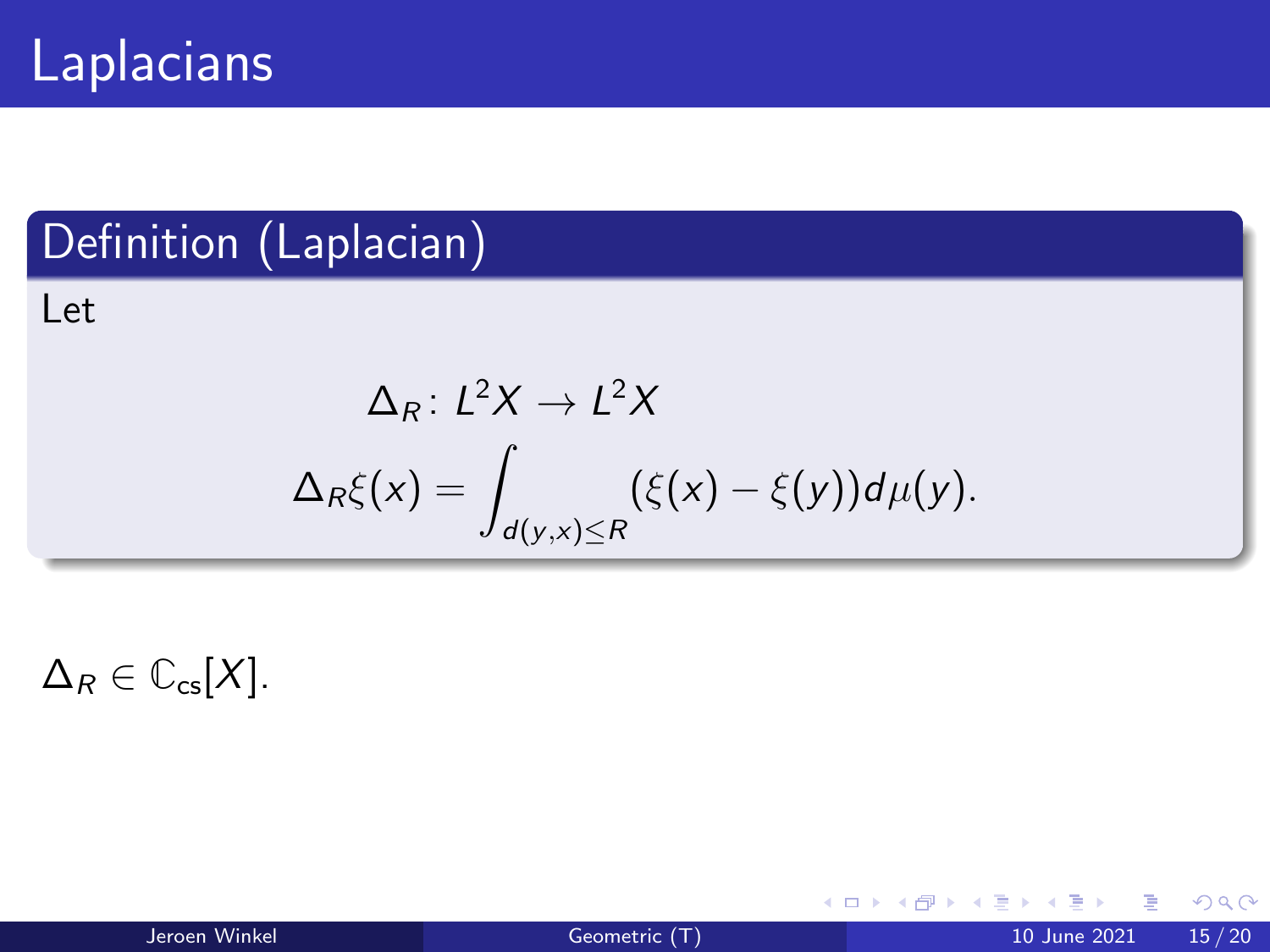# **Laplacians**

## Definition (Laplacian)

Let

$$
\Delta_R\colon L^2X\to L^2X
$$
  

$$
\Delta_R\xi(x) = \int_{d(y,x)\leq R} (\xi(x) - \xi(y))d\mu(y).
$$

 $\Delta_R \in \mathbb{C}_{\text{cs}}[X]$ .

```
If R > S then \Delta_R > \Delta_S > 0.
```
4 **D F** 

- 41 - 54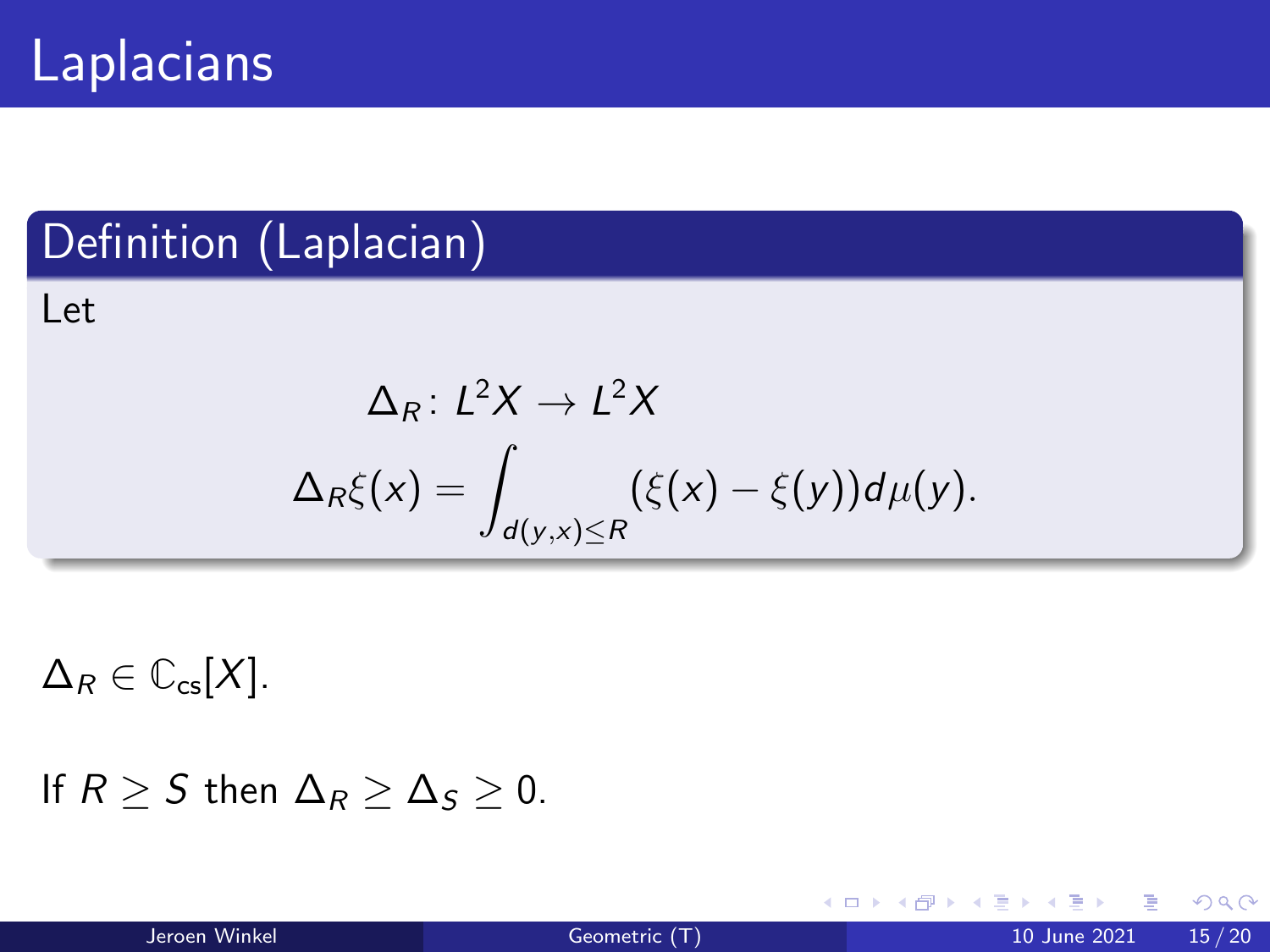Consider representation  $\rho \colon \mathbb{C}_{\text{cs}}[X] \to B(\mathcal{H})$ .

(□ ) (母 ) (日

 $QQ$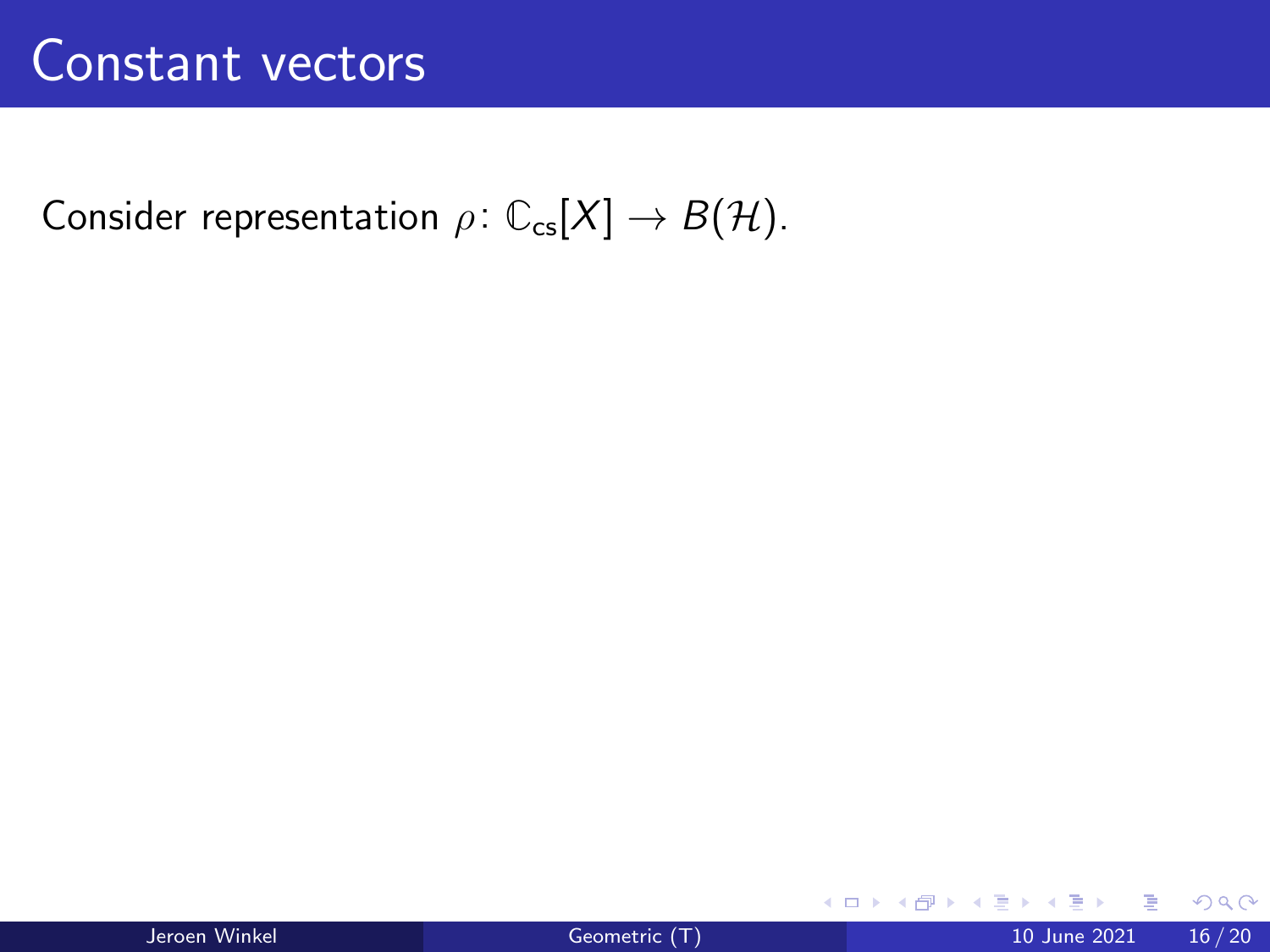Consider representation  $\rho: \mathbb{C}_{\text{cs}}[X] \to B(\mathcal{H})$ .

#### Definition (constant vectors)

 $v \in H$  is called *constant vector* if  $\Delta_R v = 0$  for all R.

Constant vectors  $\mathcal{H}_c$ .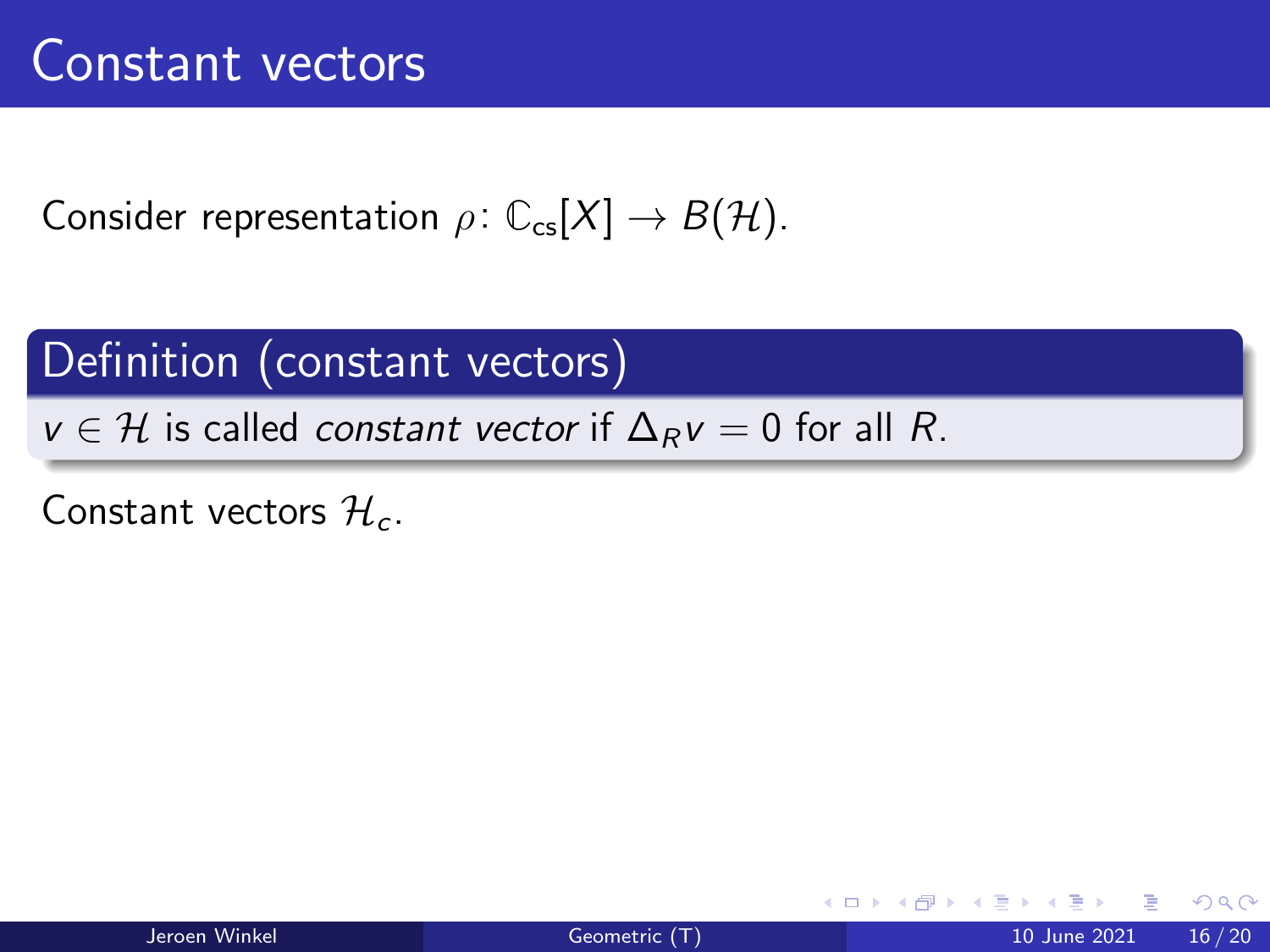Consider representation  $\rho: \mathbb{C}_{\text{cs}}[X] \to B(\mathcal{H})$ .

Definition (constant vectors)

 $v \in H$  is called constant vector if  $\Delta_R v = 0$  for all R.

Constant vectors  $\mathcal{H}_c$ .

#### Example

if  $\mathcal{H} = L^2 X$ , constant vectors are the functions that are constant on each component.

 $QQQ$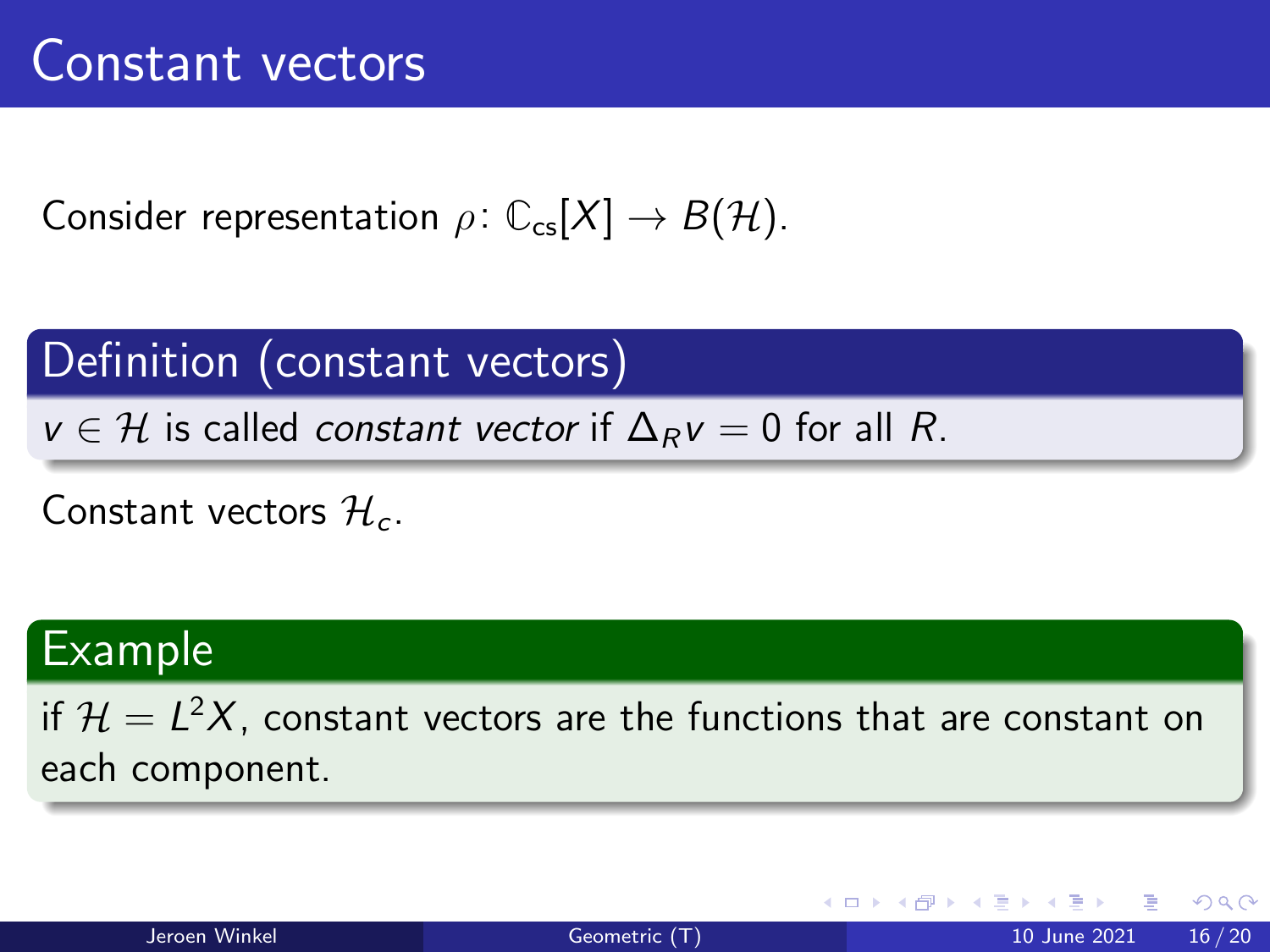# Definition (geometric (T)) [W 2020]

X has geometric property  $(T)$  if there is R such that:

- **•** for every representation  $(\rho, \mathcal{H})$ , we have  $\mathcal{H}_c = \text{ker}(\rho(\Delta_R))$
- there is  $\gamma > 0$  such that  $\sigma_{\text{max}}(\Delta_R) \subset \{0\} \cup [\gamma, \infty)$ .

つへへ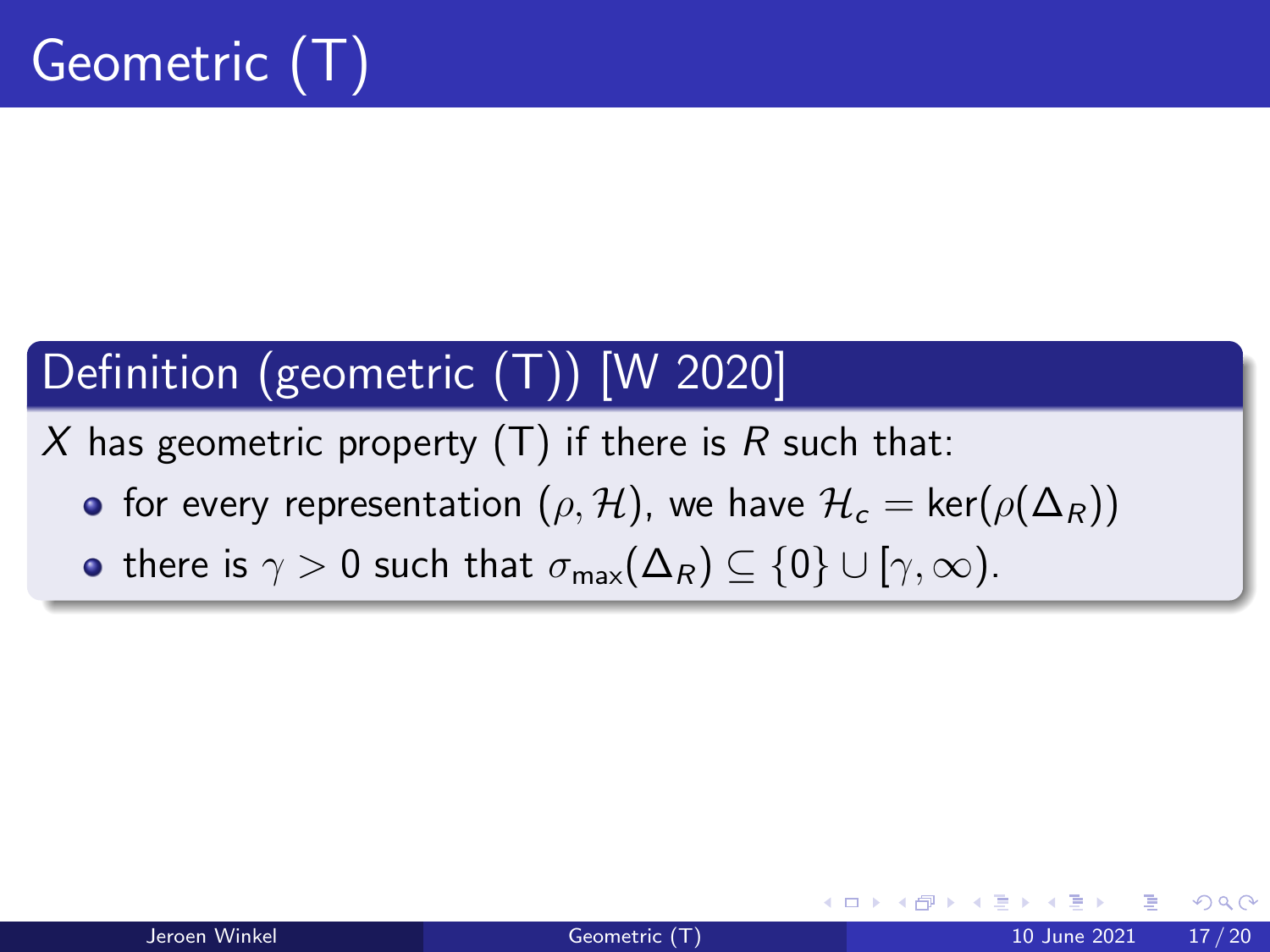#### Theorem

For graphs, we have the same property as before.

4 0 F

 $QQ$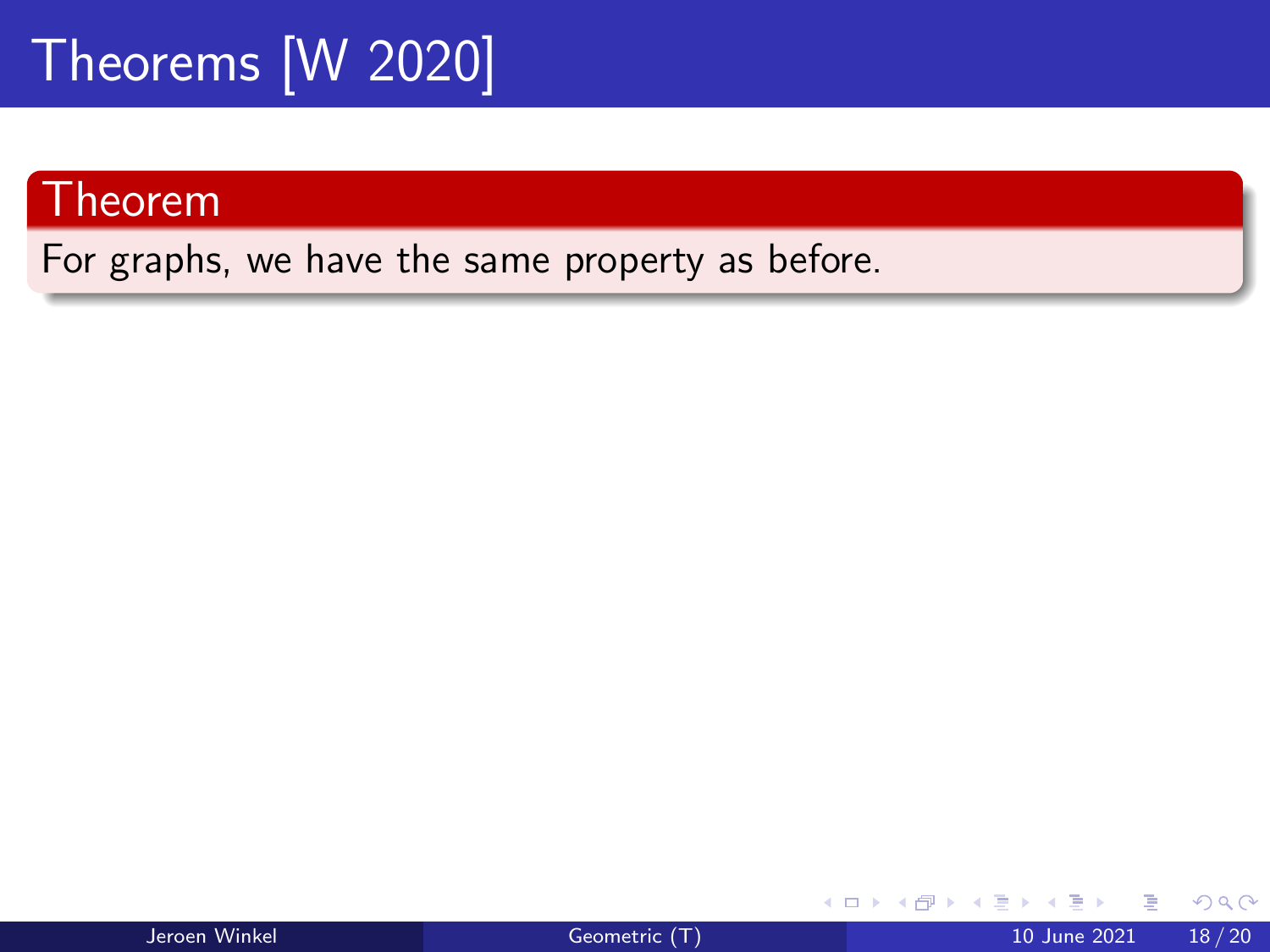#### Theorem

For graphs, we have the same property as before.

#### Theorem

Independent of chosen measure  $\mu$ .

4 D F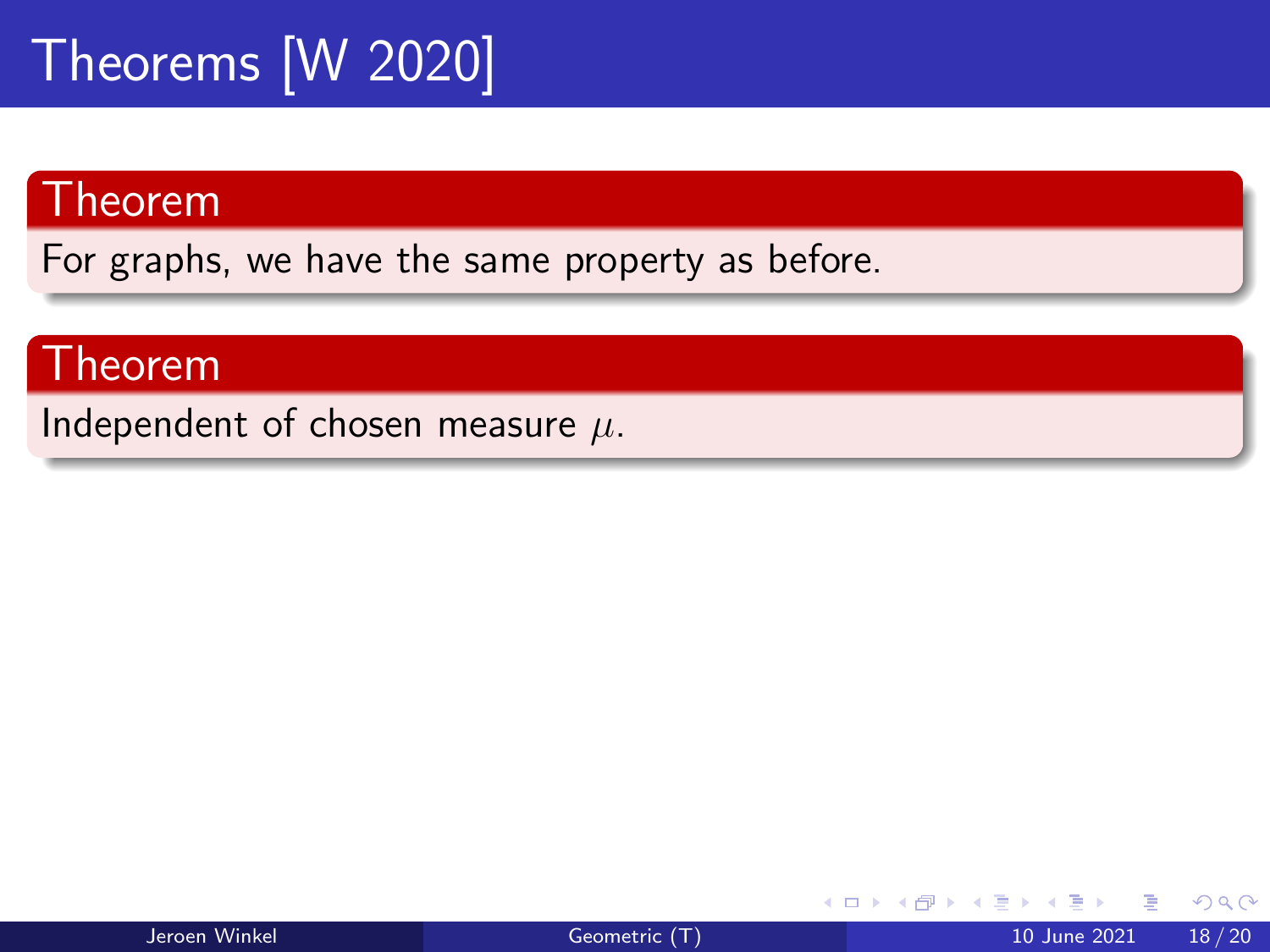#### Theorem

For graphs, we have the same property as before.

#### Theorem

Independent of chosen measure  $\mu$ .

Theorem (coarse invariance)

if X and Y are coarsely equivalent, X has  $(T)$  iff Y has  $(T)$ .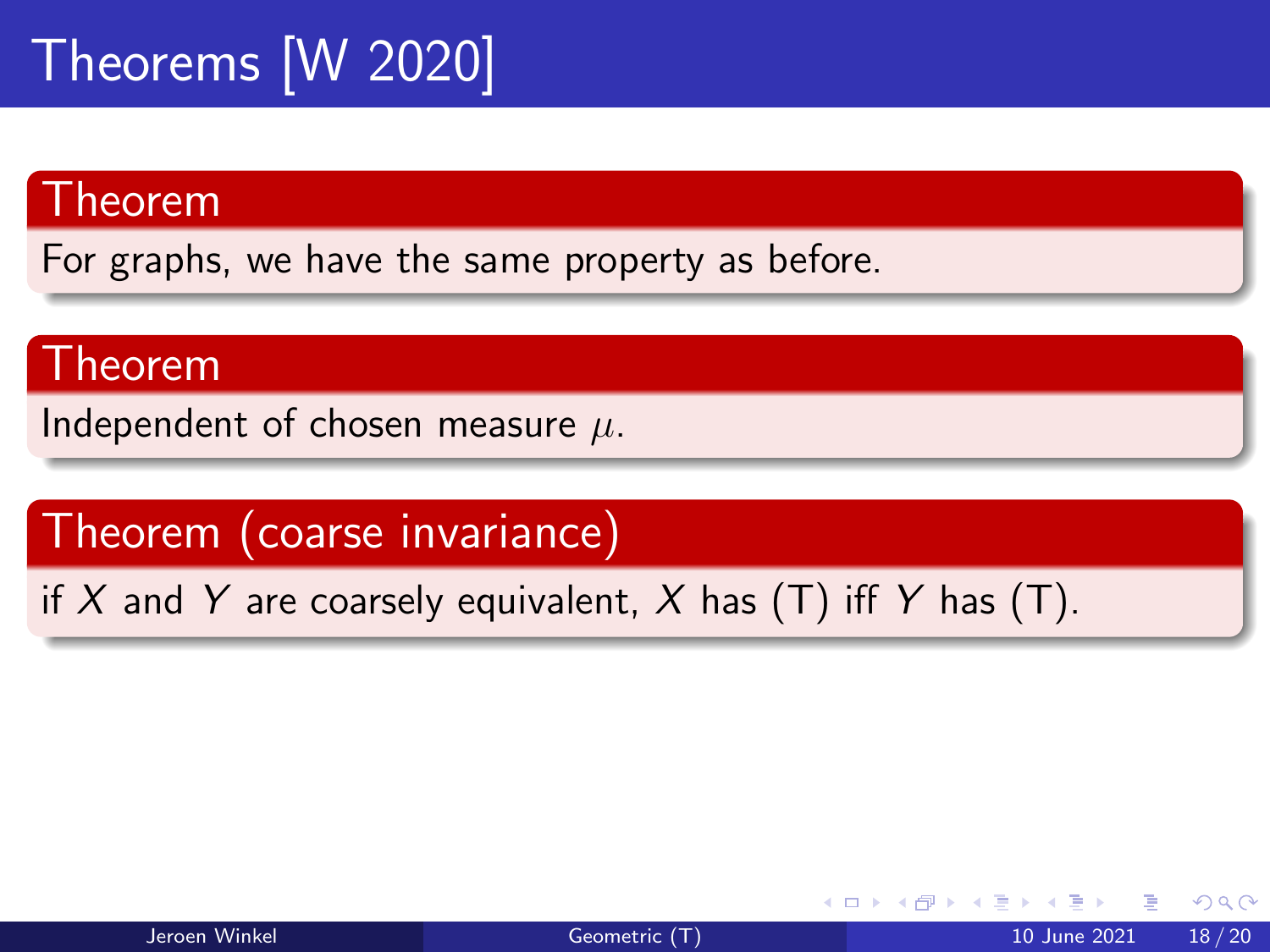#### Theorem

For graphs, we have the same property as before.

#### Theorem

Independent of chosen measure  $\mu$ .

Theorem (coarse invariance)

if X and Y are coarsely equivalent, X has  $(T)$  iff Y has  $(T)$ .

#### Theorem (connected spaces)

if X is connected, then X has  $(T)$  if and only if X is either bounded or not amenable.

4 0 F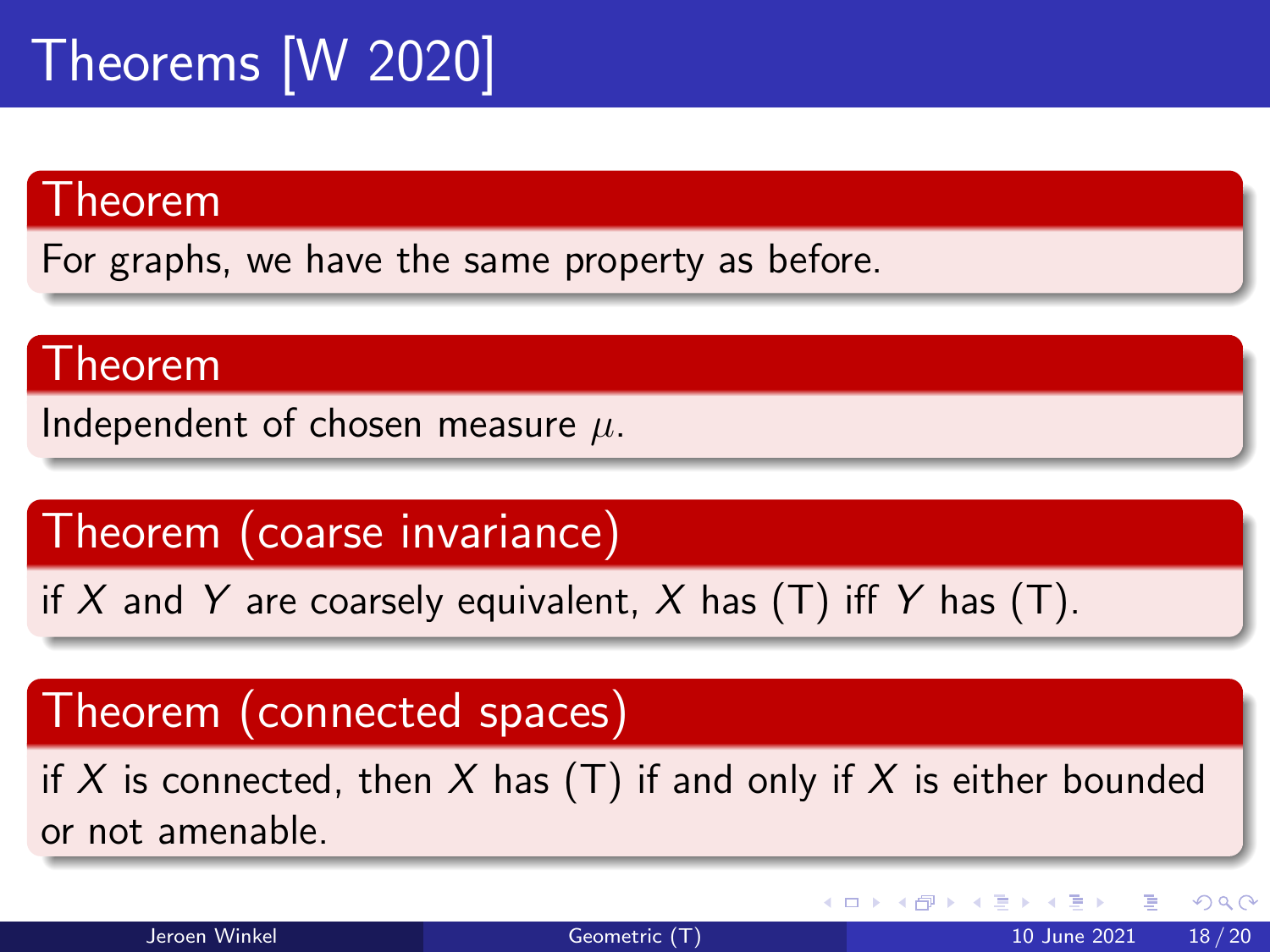# **Manifolds**

Let M a Riemannian manifold (not necessarily connected). Assume: injectivity radius positive, Ricci curvature bounded below (by negative constant)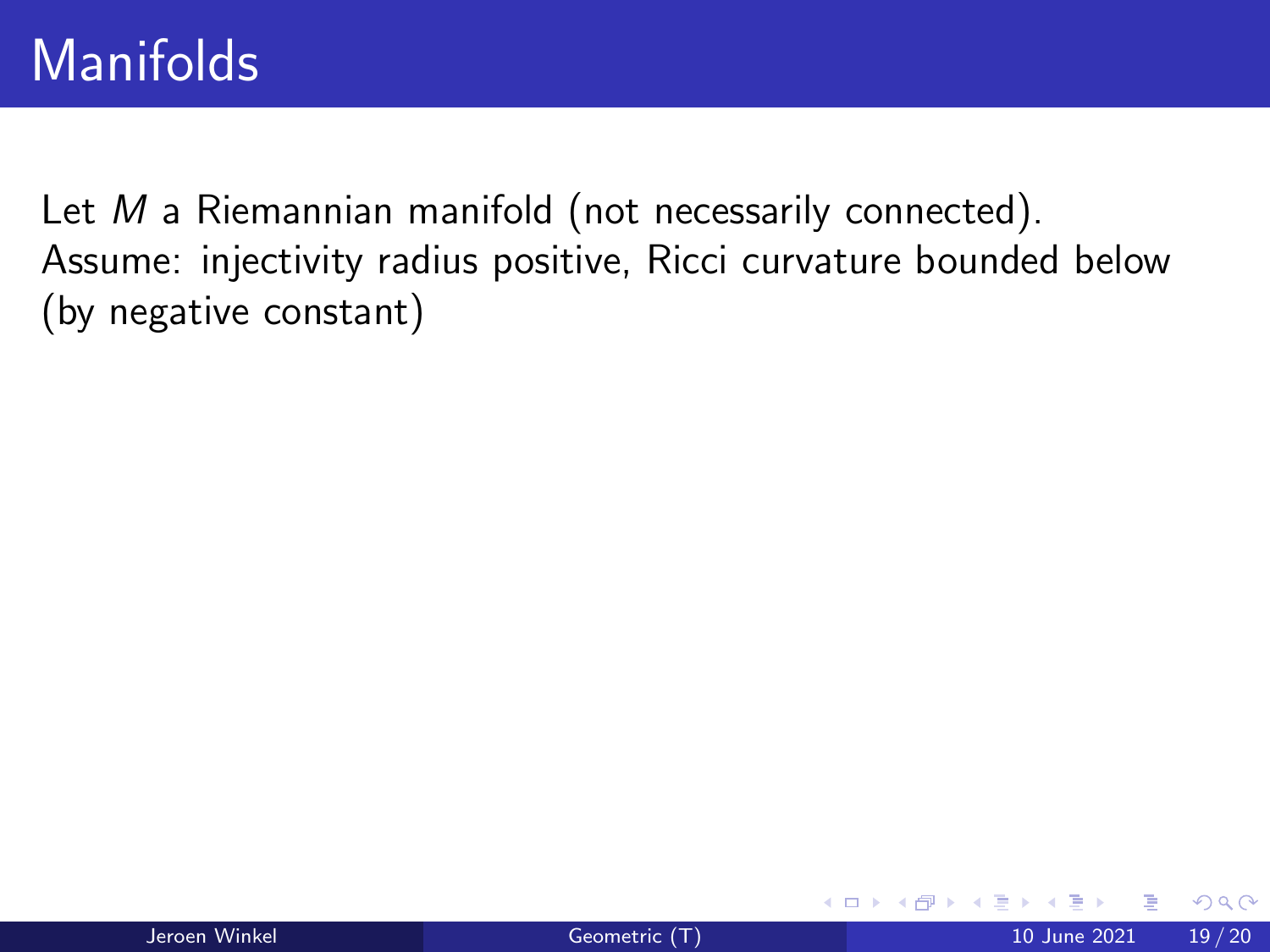Let M a Riemannian manifold (not necessarily connected). Assume: injectivity radius positive, Ricci curvature bounded below (by negative constant)

Consider the Laplacian operator  $\Delta_M$ . For every representation ( $\rho$ , H), we can consider  $\Delta_M$  as an unbounded operator on  $H$ .

つひひ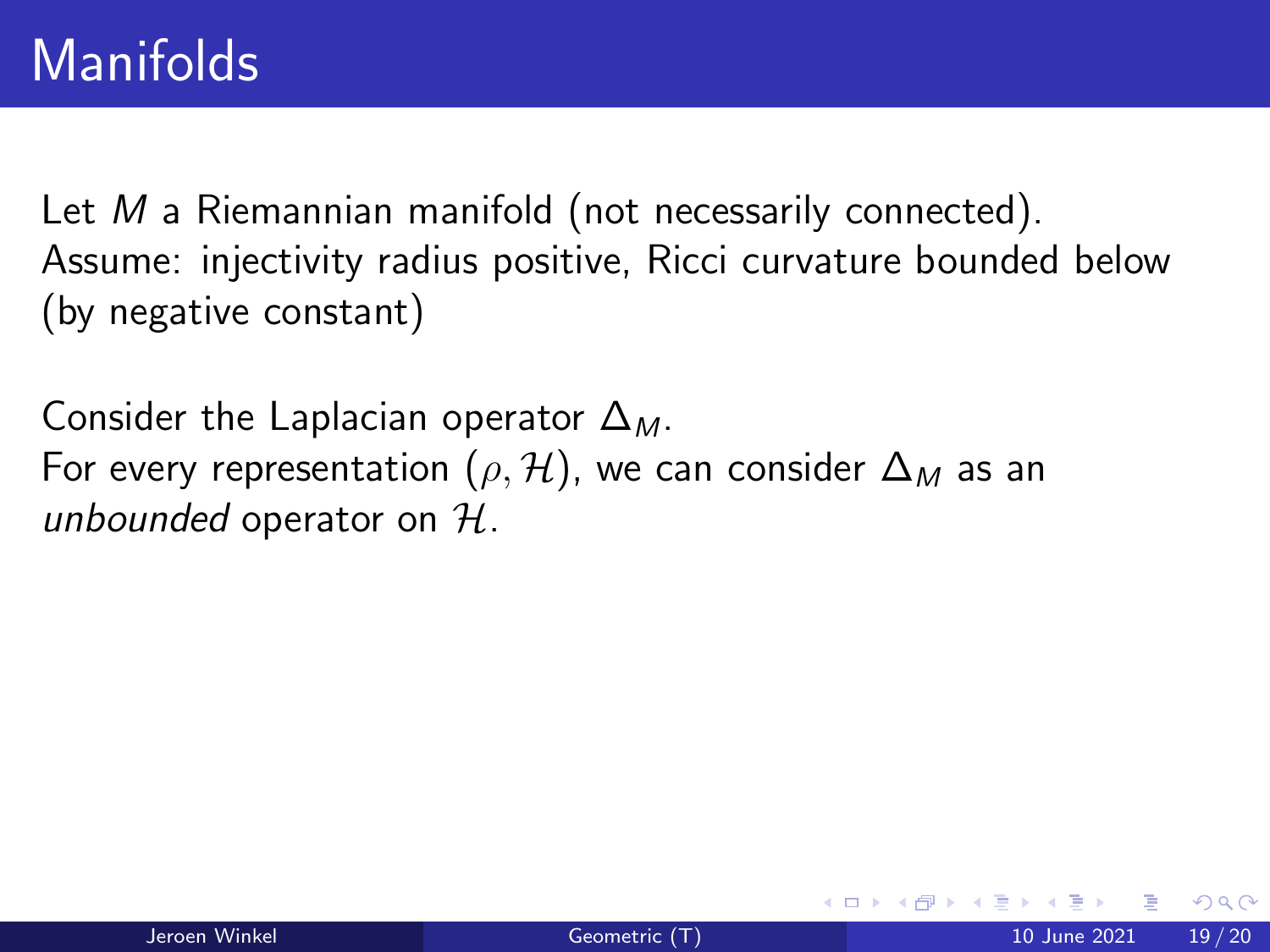Let M a Riemannian manifold (not necessarily connected). Assume: injectivity radius positive, Ricci curvature bounded below (by negative constant)

Consider the Laplacian operator  $\Delta_M$ . For every representation ( $\rho$ , H), we can consider  $\Delta_M$  as an unbounded operator on  $H$ .

## Theorem [W 2020]

Property (T) iff there is  $\gamma$  such that the spectrum of  $\rho(\Delta_M)$  is contained in  $\{0\} \cup [\gamma, \infty]$  for every representation  $(\rho, \mathcal{H})$ .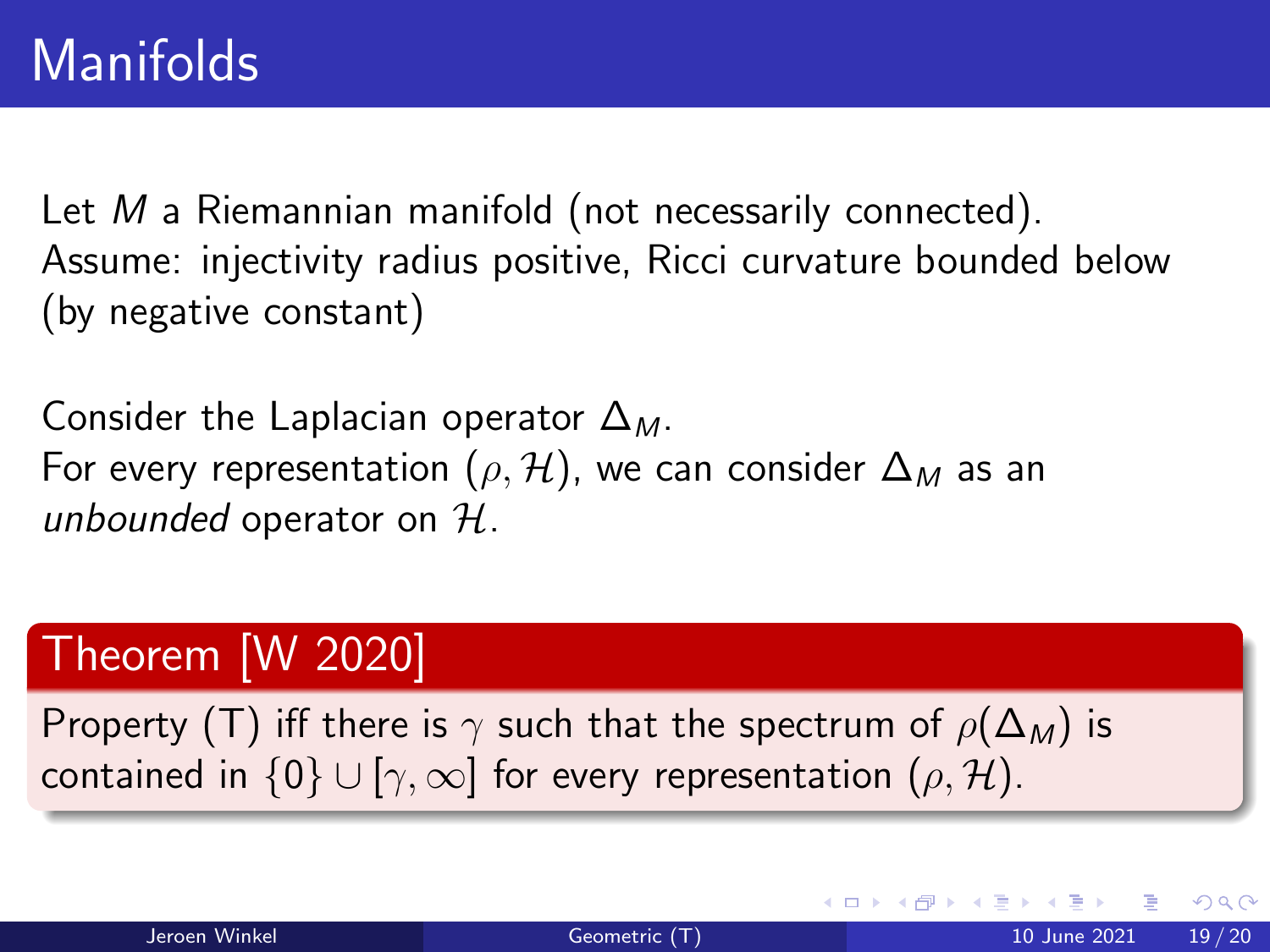Let M a compact Riemannian manifold. It has a metric and a measure.

Let  $\Gamma$  a group generated by finite S, with m.p. action  $\alpha: \Gamma \cap M$ .

4 0 8

 $\Omega$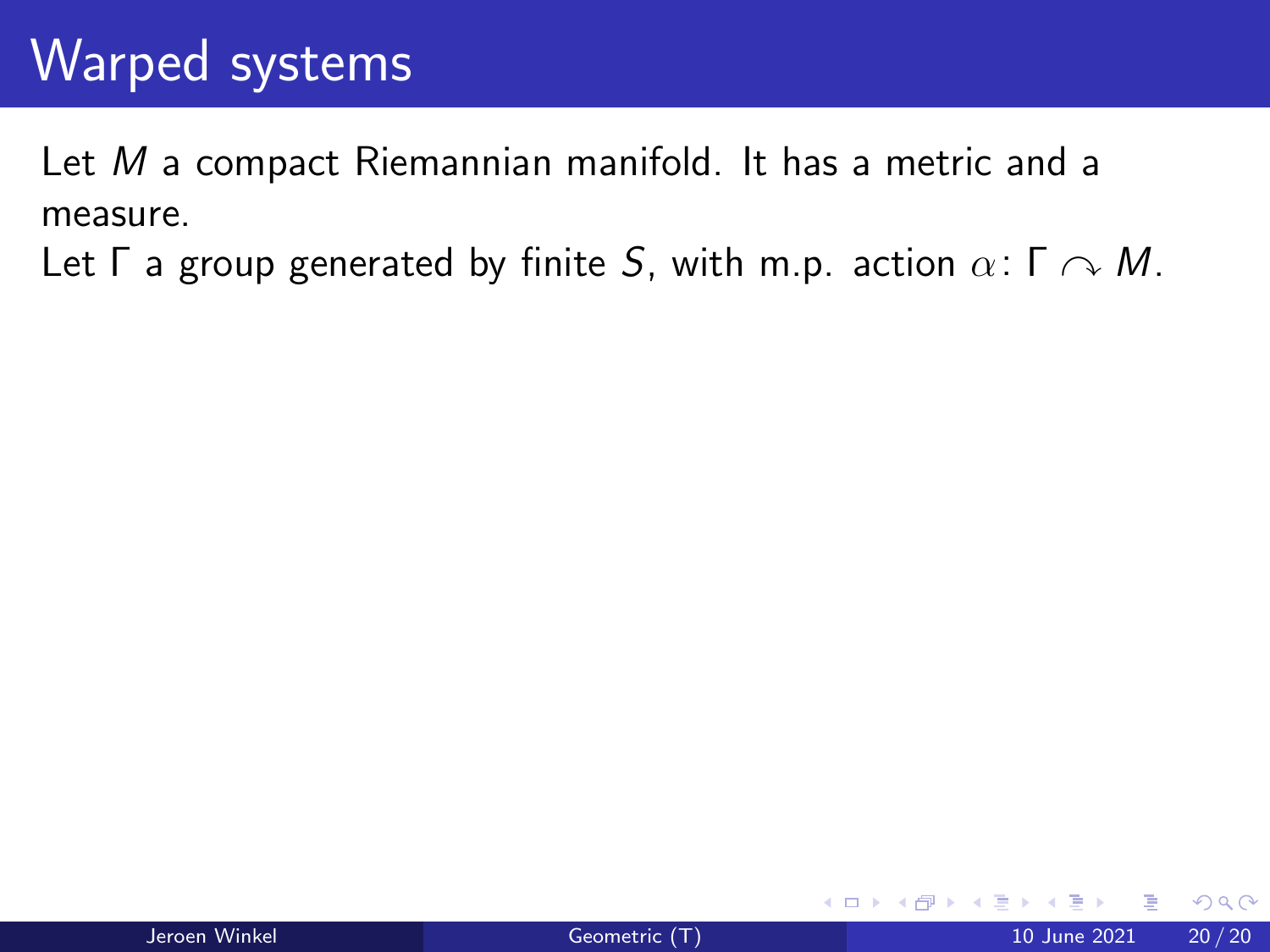Let M a compact Riemannian manifold. It has a metric and a measure.

Let  $\Gamma$  a group generated by finite S, with m.p. action  $\alpha: \Gamma \curvearrowright M$ .

### Definition (warped metric)

For positive t, we make a new metric on M: largest metric  $d_t$  s.t.  $d_t(x, y) \leq t d(x, y)$  and  $d_t(x, s \cdot x) \leq 1$ .

 $\Omega$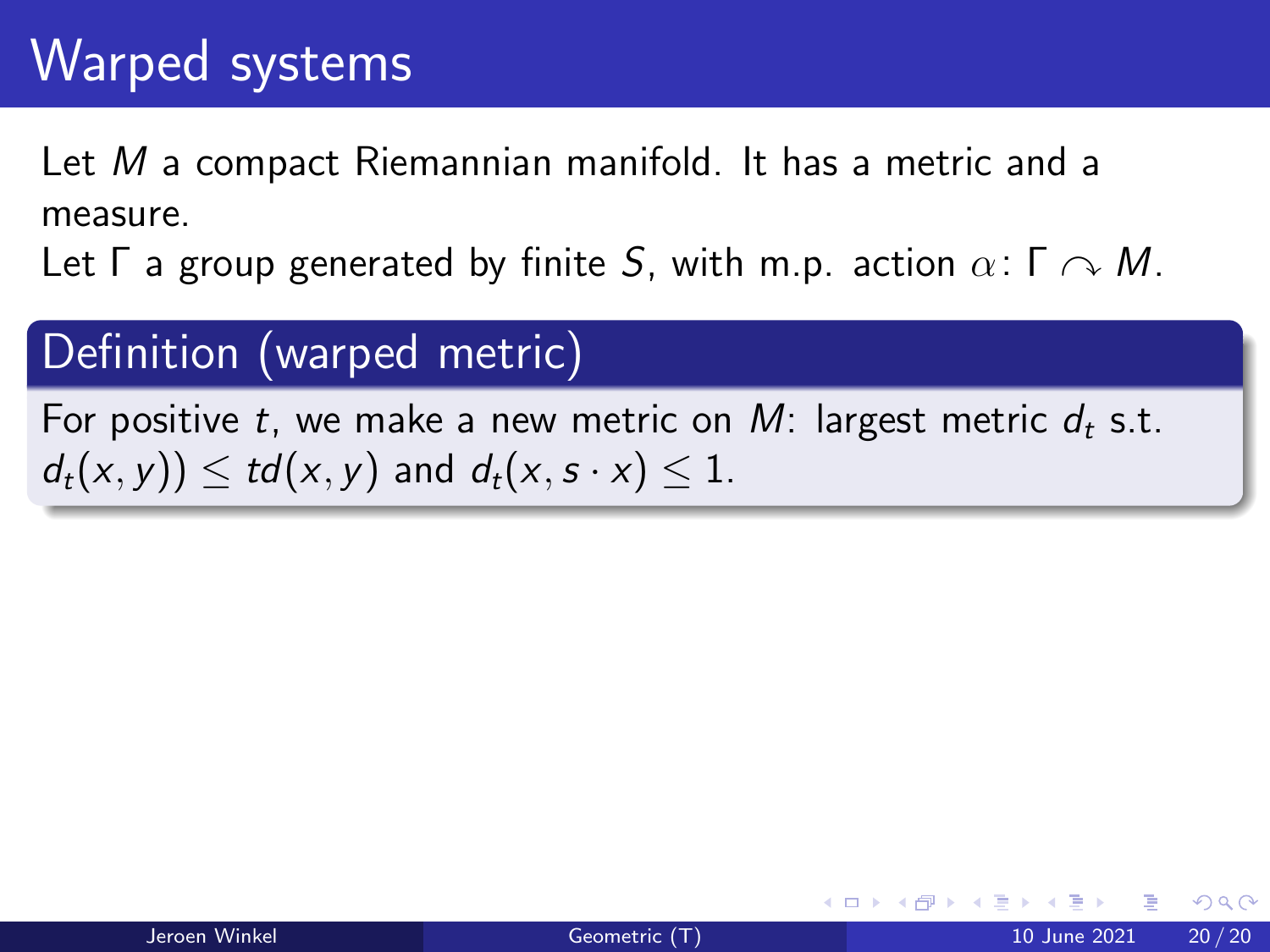Let M a compact Riemannian manifold. It has a metric and a measure.

Let  $\Gamma$  a group generated by finite S, with m.p. action  $\alpha: \Gamma \curvearrowright M$ .

### Definition (warped metric)

For positive t, we make a new metric on M: largest metric  $d_t$  s.t.  $d_t(x, y) < t d(x, y)$  and  $d_t(x, s \cdot x) < 1$ .

#### Definition (warped system)

Union  $\bigsqcup_{t\in\mathbb{N}}M\times\{t\}$  with metric  $d_t$  on  $M\times\{t\}.$ 

つへへ